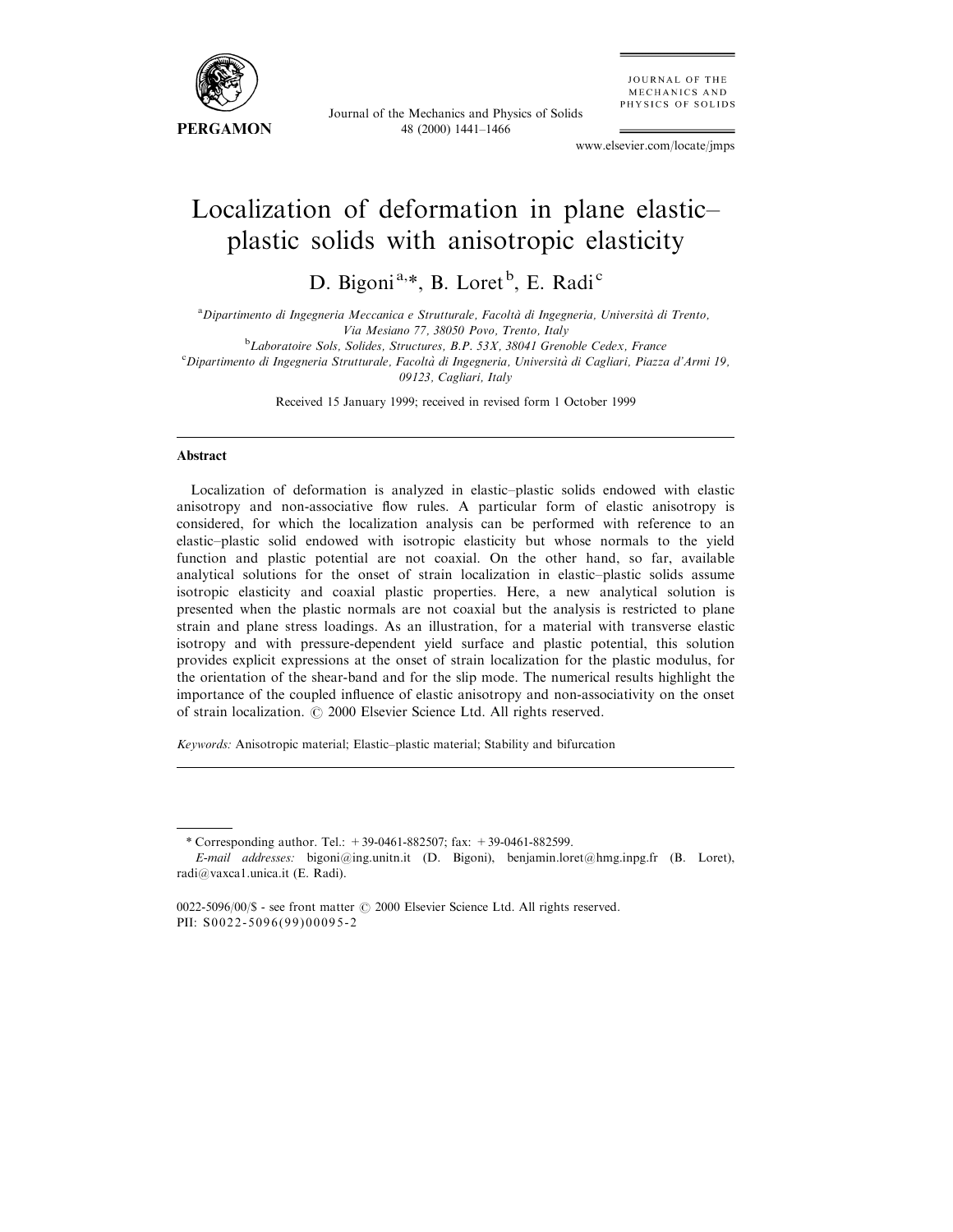## 1. Introduction

Localization of deformation in elastic-plastic solids is a phenomenon known from both analytical and experimental points of view. From the latter perspective, there is a clear evidence that shear-band failure is greatly influenced by the anisotropic character of material properties, e.g. Boehler (1987), Gibson and Ashby (1988). Restricting attention to elastoplasticity, anisotropy may result from elastic behavior and/or from plastic behavior. Despite its theoretical and practical significance, investigations on the effects of anisotropy on strain localization are scarce. Steinmann et al. (1994) find a relevant effect of plastic orthotropy in plane strain and plane stress strain localization. A similar analysis, including the effects of plastic spin, is performed by Lee et al. (1995). Systematic experiments on an anisotropic sandstone were performed and interpreted by Millien (1993). Loret and Rizzi (1997a, 1997b) and Rizzi and Loret (1997) analyze, separately, both effects of *elastic* and *plastic* anisotropy on strain localization. They find that both these effects may play an important role and highlight the difficulty but the importance in obtaining analytical solutions to the maximization problem involved in the determination of the onset of strain localization. In fact, contrary to the situation pertaining to isotropy, the objective function for this maximization problem becomes flat in the presence of anisotropy, while precise results are important for comparison with experiments.

Recently, Bigoni and Loret (1999) established a device that reduces the search of the onset of strain localization in materials with a particular type of elastic anisotropy to a problem on a transformed material endowed with elastic isotropy. This anisotropy is based on the concept of second-order fabric tensor and has a physical motivation related to the effects of phase interfaces, void or microcracks patterns (Valanis, 1990; Zysset and Curnier, 1995). However, the transformed normals to the yield function and plastic potential may not be coaxial even when the original tensors are. The associative flow rule is a remarkable exception, and examples in Bigoni and Loret (1999) were, in fact, restricted to that circumstance. Therefore, a solution for localization of deformation, based on elastic isotropy, but accounting for non-coaxiality of plastic properties is required to make fully operative the device established by Bigoni and Loret (1999). Such a solution is obtained in the present article, under the restrictive hypotheses that the transformed normals to the yield function and the plastic potentials share a common eigenvector, and that strain localization occurs in a planar band orthogonal to this eigenvector. This hypothesis has the inconvenience that any out-of-plane localization is a priori disregarded. However, it is quite common both for plane strain loadings, e.g. Hill and Hutchinson (1975), Needleman (1979), Hutchinson and Tvergaard (1981), Steinmann et al. (1994) and for the analysis of thin sheets in plane stress, Hill  $(1952)$ , Thomas  $(1961)$ , Stören and Rice  $(1975)$ , Petryk and Thermann (1996). The solution for strain localization obtained in this paper is therefore, in the first place, a generalization of earlier solutions that assume elastic isotropy and coaxiality of plastic properties, e.g. Bigoni and Hueckel (1991). Moreover, coupled to the Bigoni and Loret's device, it allows for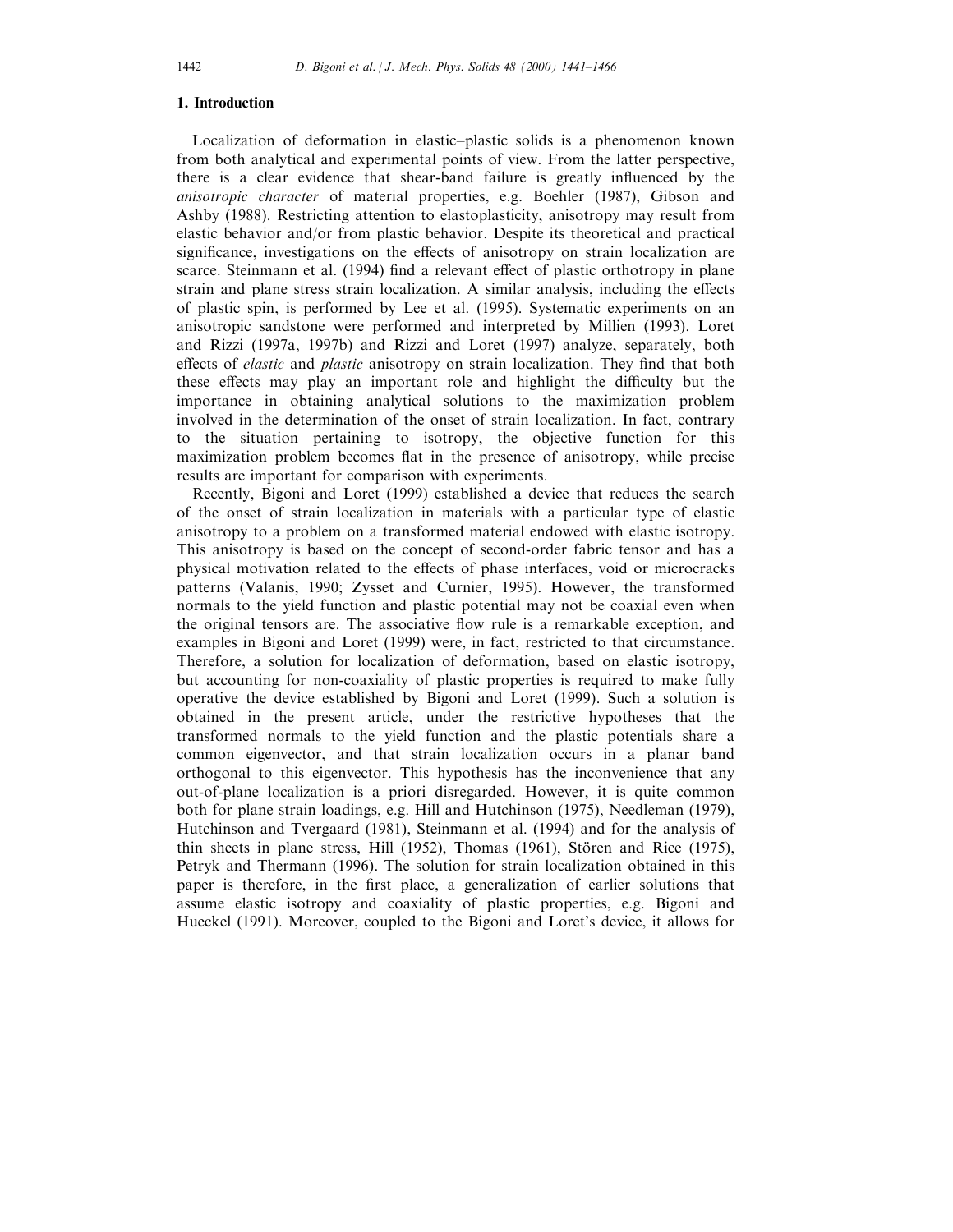explicit solutions of the onset of strain localization for materials endowed with elastic anisotropy of the Valanis-Zysset-Curnier type. It applies to a broad range of material behaviors, including any form of yield function and plastic potential gradients and, obviously, even in the absence of elastic anisotropy, when the plastic properties are non-coaxial, a situation not uncommon in geomechanics. In the examples, we assume transverse elastic isotropy and yield functions and plastic potentials of the Drucker-Prager type with deviatoric associativity. Even if this choice is mainly dictated by simplicity, we remark that the model may be useful for the analysis of porous or high-strength metals, Needleman and Rice (1978), structural ceramics, Chen and Reyes-Morel (1986), concretes and rocks. Moreover, the results show that, at variance with the situation relative to elastic isotropy and coaxiality, where at least two shear-bands become simultaneously possible when the hardening modulus reaches a critical value, only one shear-band usually forms in the presence of elastic anisotropy or non-coaxiality. This fact, which apparently passed unnoticed until the present work, may seem surprising at a first glance. It is linked to the fact that non-coaxiality introduces more directional degrees of freedom, and, correlatively, allows for less symmetrical solutions.

The paper is organized as follows. Reduced elastic-plastic constitutive equations for plane stress are deduced from three-dimensional constitutive equations in Section 2. The strain localization problem and the correspondence principle are formulated in Section 3 for both the three-dimensional and the plane problems. Then, the solution for the onset of localization for both plane strain and plane stress loadings is obtained in explicit form for materials with elastic anisotropy of the Valanis-Zysset-Curnier type. Specific examples are presented in Section 4.

## 1.1. Notation

Sym denotes the set of symmetric second-order tensors, bold roman letters denote vectors and second-order tensors, capital letters are used for the latter, for instance, I is the second-order identity tensor. The scalar and the tensorial products of two vectors or second-order tensors are designated by symbols  $\cdot$  and  $\otimes$ , respectively. The Euclidean norm of tensors and vectors is denoted by  $\|\cdot\|$  and tr is the trace operator. We define coaxiality of two symmetric second-order tensors,  $A$ ,  $B$ , by the commutation property  $AB = BA$ . The special tensorial product  $\overline{\otimes}$  is defined in such a way that, to any given triplet of arbitrary secondorder tensors A, B and C, the fourth-order tensor A  $\overline{\otimes}$  B associates to C the tensor

$$
(\mathbf{A}\overline{\otimes}\mathbf{B})[\mathbf{C}] = \frac{1}{2}(\mathbf{A}\mathbf{C}\mathbf{B}^{\mathrm{T}} + \mathbf{A}\mathbf{C}^{\mathrm{T}}\mathbf{B}^{\mathrm{T}}),\tag{1}
$$

the superimposed symbol  $(\cdot)^T$  denoting the transpose of the quantity over which it applies.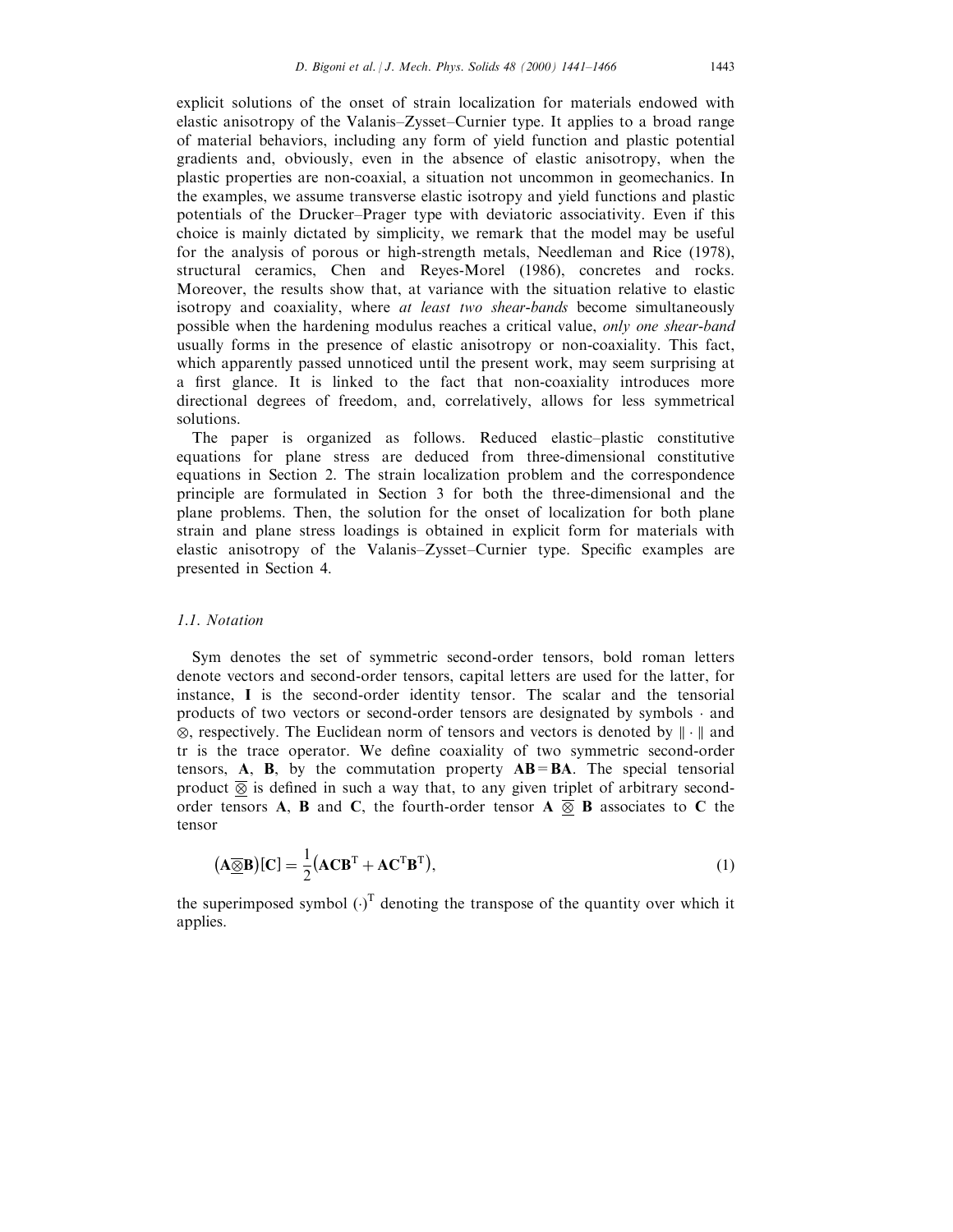# 2. Constitutive equations

# 2.1. Three-dimensional constitutive equations

Rate elastic-plastic constitutive equations linking the strain rate  $\dot{\mathbf{E}}$  to the stress rate  **and valid in the small strain range are derived from the following** assumptions.

A1. Additive decomposition of total strain into an elastic part and a plastic part:

$$
\mathbf{E} = \mathbf{E}^{\text{e}} + \mathbf{E}^{\text{p}}.\tag{2}
$$

A2. Elastic law defined by the constant fourth-order elastic tensor  $\mathscr{E}$ :

$$
\mathbf{T} = \mathscr{E}[\mathbf{E}^{\text{e}}].\tag{3}
$$

A3. Yield function defined in terms of the state variables, namely stress  $T$  and  $K$ , a generic set of internal variables of arbitrary tensorial nature:

$$
f(\mathbf{T}, \mathcal{K}) \leq 0. \tag{4}
$$

A4. Plastic flow rule in terms of  $P \in Sym$ , the flow mode tensor:

$$
\dot{\mathbf{E}}^{\mathrm{p}} = \dot{A}\mathbf{P},\tag{5}
$$

where  $A \ge 0$  is the non-negative plastic multiplier. A5. Hardening law:

$$
\dot{\mathcal{K}} = \dot{\Lambda}\bar{\mathcal{K}},\tag{6}
$$

where  $\bar{\mathcal{K}}$  is a continuous function of the state variables.

Continuous plastic flow implies the consistency condition,

$$
\dot{f}(\mathbf{T}, \mathcal{K}) = \mathbf{Q} \cdot \dot{\mathbf{T}} + \dot{A} \frac{\partial f}{\partial \mathcal{K}} \cdot \bar{\mathcal{K}} = 0,
$$
\n(7)

where  $Q = \partial f/\partial T$  is the yield function gradient and A5 has been used. Employing now A1, A2 and A4 in Eq. (7), the plastic multiplier can be obtained as

$$
\dot{A} = \frac{1}{H} \mathbf{Q} \cdot \mathscr{E}[\dot{\mathbf{E}}],\tag{8}
$$

where the plastic modulus  $H > 0$ , assumed to be strictly positive, is related to the hardening modulus h,

$$
h = -\frac{\partial f}{\partial \mathcal{K}} \cdot \bar{\mathcal{K}},\tag{9}
$$

through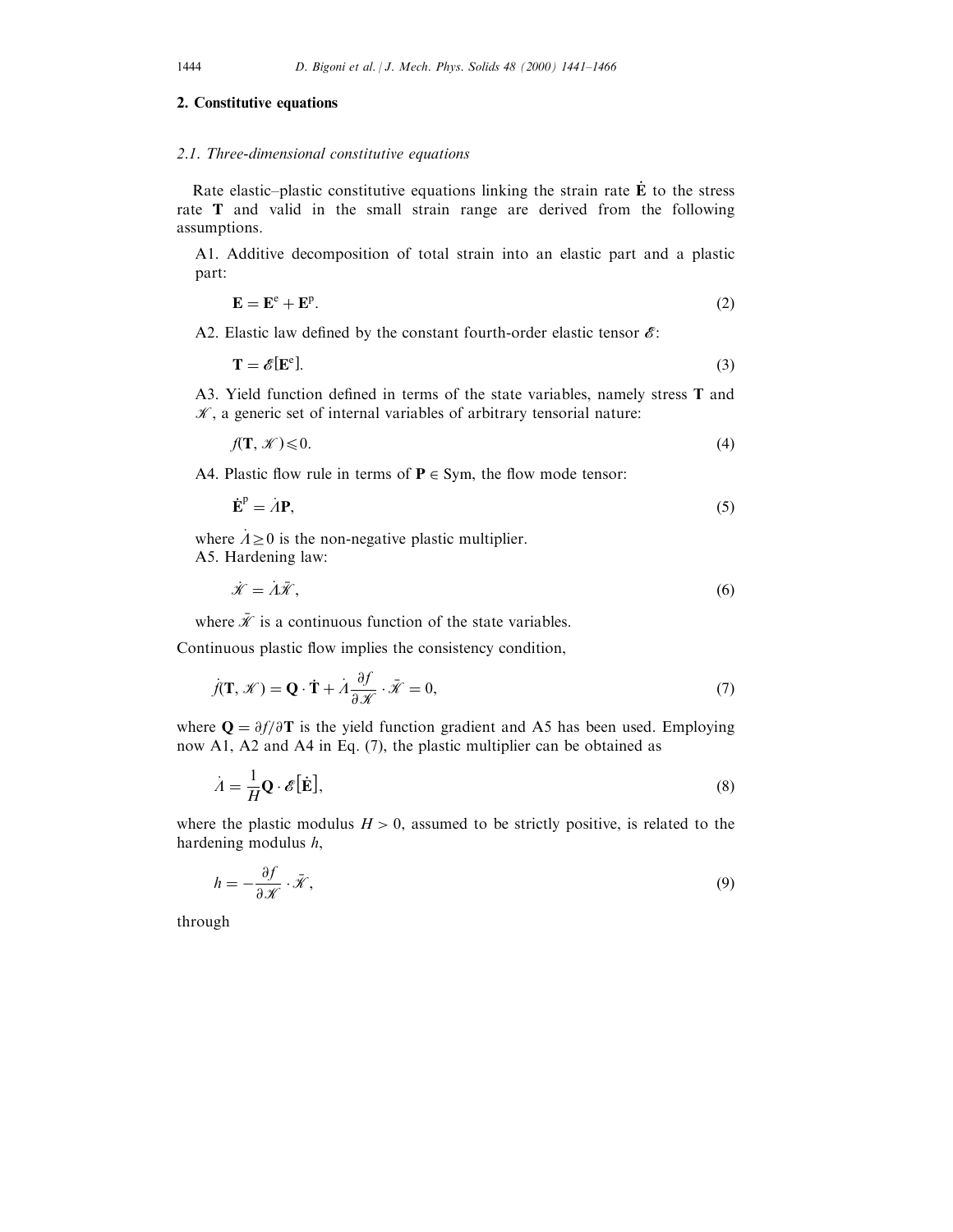$$
H = h + h_{e} \quad \text{with } h_{e} = \mathbf{Q} \cdot \mathscr{E}[\mathbf{P}]. \tag{10}
$$

Therefore, the rate constitutive equations take the usual form

$$
\dot{\mathbf{T}} = \begin{cases} \mathcal{E}[\dot{\mathbf{E}}] - \frac{1}{H} \langle \mathbf{Q} \cdot \mathcal{E}[\dot{\mathbf{E}}] \rangle \mathcal{E}[\mathbf{P}] & \text{if } f(\mathbf{T}, \mathcal{K}) = 0 \\ \mathcal{E}[\dot{\mathbf{E}}] & \text{if } f(\mathbf{T}, \mathcal{K}) < 0, \end{cases}
$$
(11)

where the operator  $\langle \cdot \rangle$  associates to any scalar  $\alpha$  the value  $\langle \alpha \rangle = \max\{\alpha, 0\}.$ 

In the special case of deviatoric associativity, where the non-associativity is restricted to the volumetric parts of  $P$  and  $Q$ , we introduce the decompositions

$$
\mathbf{P} = \cos \chi \, \hat{\mathbf{S}} + \frac{\sin \chi}{\sqrt{3}} \mathbf{I}, \qquad \mathbf{Q} = \cos \psi \, \hat{\mathbf{S}} + \frac{\sin \psi}{\sqrt{3}} \mathbf{I}, \tag{12}
$$

where  $\hat{S} \in Sym$  is traceless and of unit norm. The angular parameters  $\psi$  and  $\chi$ describe the pressure-sensitivity and the plastic dilatancy of the material, respectively.

The usual hypothesis of elastic isotropy consists in identifying the elastic tensor  $\mathscr E$  in Eq. (3) with  $\mathscr E^{\rm iso}$ 

$$
\mathcal{E}^{\text{iso}} = \lambda \mathbf{I} \otimes \mathbf{I} + 2\mu \mathbf{I} \overline{\otimes} \mathbf{I},\tag{13}
$$

where  $\lambda$  and  $\mu$  are the Lamé constants, and the tensorial product  $\overline{\otimes}$  has been defined in the notation section.

Starting from Eq. (13), Valanis (1990) and Zysset and Curnier (1995) introduce elastic anisotropy through

$$
\mathscr{E} = \lambda \mathbf{B} \otimes \mathbf{B} + 2\mu \mathbf{B} \overline{\otimes} \mathbf{B},\tag{14}
$$

where the second-order symmetric tensor  $\bf{B}$  is a fabric tensor, assumed to be positive definite and with fixed norm, tr  $\mathbf{B}^2 = 3$ . This tensor can be written as

$$
\mathbf{B} = g\mathbf{I} + \mathbf{G},\tag{15}
$$

where G is a second-order, symmetric, traceless tensor and, due to the positive definiteness and normalization of  $B$ , the scalar g ranges within [0, 1], in particular  $g^2 = 1 - \text{tr } G^2/3$ . With **B** positive definite, the necessary and sufficient conditions for positive definiteness and strong ellipticity of  $\mathscr E$  turn out to be the same as for the isotropic reference  $\mathscr{E}^{\text{iso}}$ , i.e.  $\{\mu > 0 \text{ and } 3\lambda + 2\mu > 0\}$  and  $\{\mu > 0 \text{ and }$  $\lambda + 2\mu > 0$ , respectively. The elastic constitutive equation (14) involves four scalar parameters, namely  $\lambda$ ,  $\mu$ , and two of the three eigenvalues of **B**, in addition to the eigenvectors  $\mathbf{b}_i$ ,  $i \in [1, 3]$ , of **B** playing the role of orthotropy directions. The particular form of elastic anisotropy defined by Eq.  $(14)$  corresponds to a special orthotropic material when the spectrum of  $\bf{B}$  is separated, to a special transversely isotropic material when two eigenvalues of B are coincident, and to a fully isotropic material when  $B = I$ . The interested reader may find a detailed discussion in Bigoni and Loret (1999).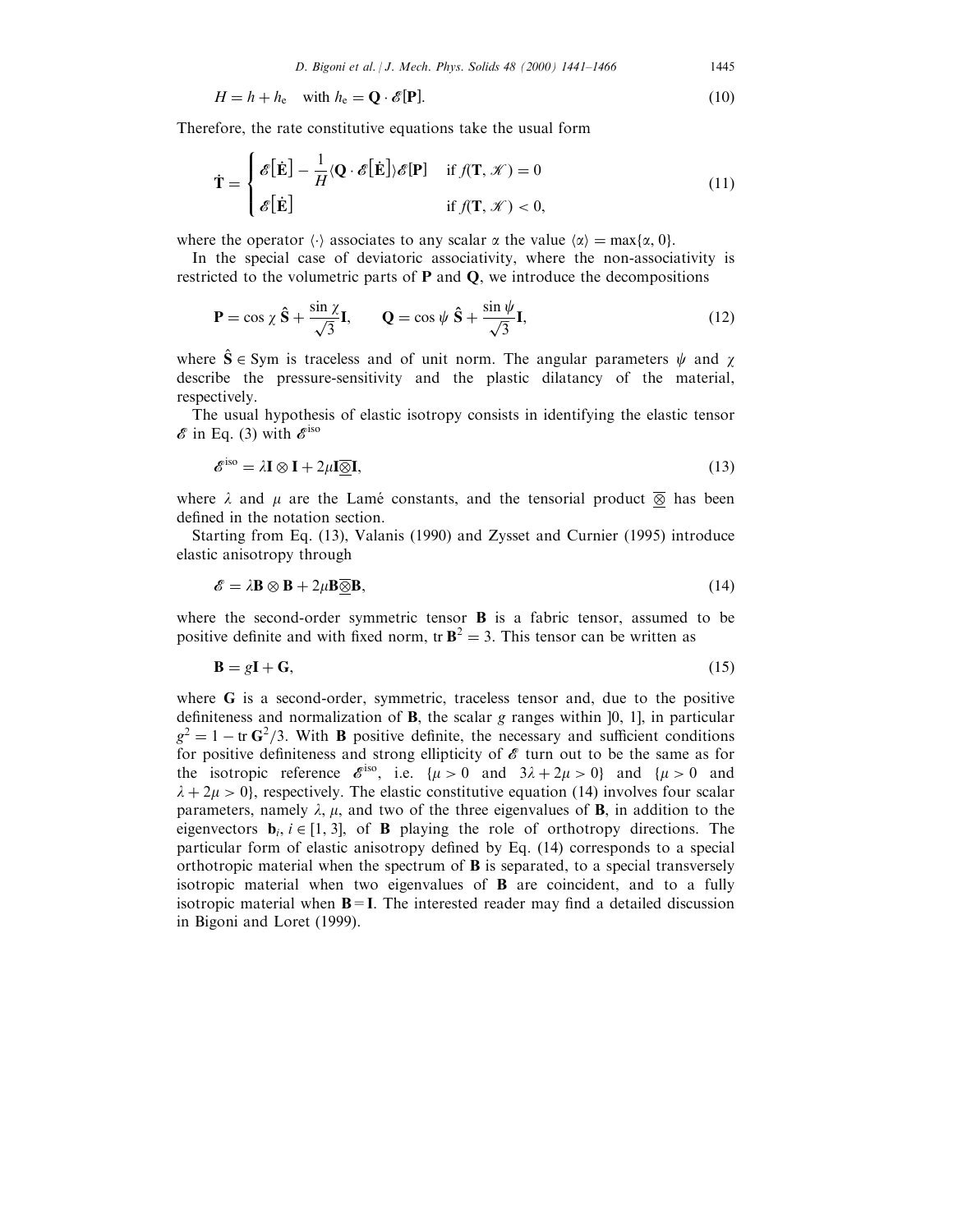# 2.2. Plane stress constitutive equations

Cartesian axes  $(e_1, e_2, e_3)$  are chosen in such a way that the axis  $e_3$  is aligned with an orthotropy axis. Then,

$$
\mathbf{B} = \sum_{\alpha, \beta=1}^{2} b_{\alpha\beta} \mathbf{e}_{\alpha} \otimes \mathbf{e}_{\beta} + b_3 \mathbf{e}_3 \otimes \mathbf{e}_3. \tag{16}
$$

Here and in the sequel, greek subscripts refer to in-plane components.

A special state of plane stress is defined, in which the traction and its rate vanish on the symmetry plane  $(e_1, e_2)$ ,

$$
\mathbf{T}\mathbf{e}_3 = \mathbf{0},\tag{17a}
$$

$$
\dot{\mathbf{T}}\mathbf{e}_3 = \mathbf{0}.\tag{17b}
$$

## 2.2.1. Reduced elastic constitutive equations

For a purely elastic deformation defined by Eq.  $(3)$ , representation  $(16)$  and the plane stress condition (17a) constrain the out-of-plane components of stress and strain as follows

$$
T_{\alpha 3} = T_{33} = 0,\tag{18a}
$$

$$
E_{\alpha 3} = 0 \tag{18b}
$$

$$
E_{33} = -\frac{\lambda}{\lambda + 2\mu} \frac{1}{b_3} \sum_{\alpha, \beta=1}^{2} b_{\alpha\beta} E_{\alpha\beta}
$$
 (18c)

Substitution of the out-of-plane strain  $E_{33}$  in the three-dimensional equations (3) yields the reduced in-plane constitutive equations that involve in-plane components of stress and strain only:

$$
T_{\alpha\beta} = \lambda^{\mathcal{R}} \left( \sum_{\gamma, \delta=1}^{2} b_{\gamma\delta} E_{\gamma\delta} \right) b_{\alpha\beta} + 2\mu \sum_{\gamma, \delta=1}^{2} b_{\alpha\gamma} E_{\gamma\delta} b_{\delta\beta}, \tag{19}
$$

in terms of the reduced Lamé modulus  $\lambda^R$ ,

$$
\lambda^{\mathcal{R}} = \frac{2\lambda\mu}{\lambda + 2\mu} \tag{20}
$$

If we define the in-plane restriction  $A^R$  of any generic second-order tensor  $A \in$ Sym as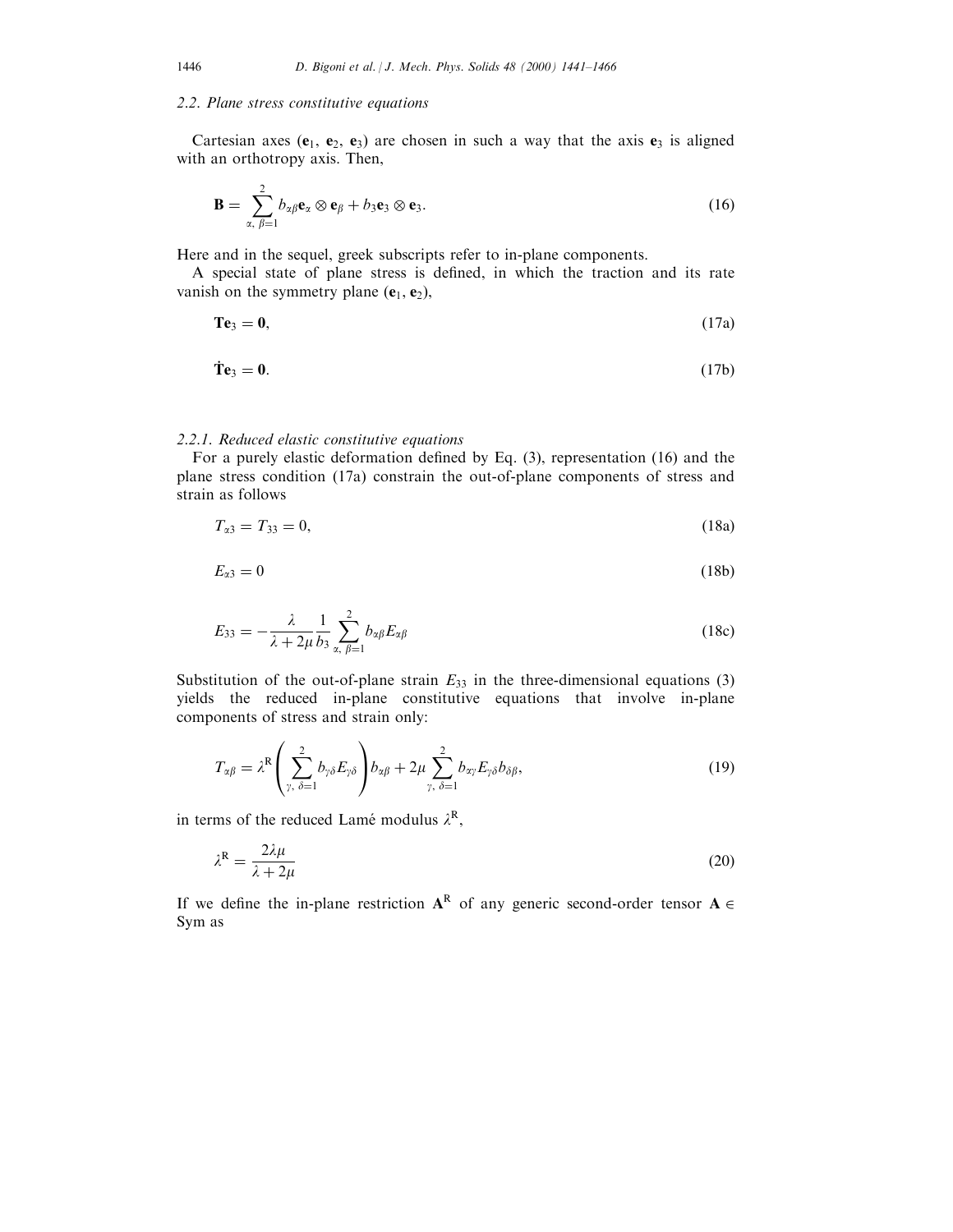$$
\mathbf{A}^{\mathrm{R}} = \sum_{\alpha, \beta=1}^{2} A_{\alpha\beta} \mathbf{e}_{\alpha} \otimes \mathbf{e}_{\beta}, \tag{21}
$$

then the reduced elastic constitutive equations (19) may be rewritten as

$$
\mathbf{T}^{\mathcal{R}} = \lambda^{\mathcal{R}} (\mathbf{B}^{\mathcal{R}} \cdot \mathbf{E}^{\mathcal{R}}) \mathbf{B}^{\mathcal{R}} + 2\mu \mathbf{B}^{\mathcal{R}} \mathbf{E}^{\mathcal{R}} \mathbf{B}^{\mathcal{R}},
$$
\n(22)

or, equivalently, in the compact form

$$
\mathbf{T}^{\mathcal{R}} = \mathscr{E}^{\mathcal{R}}[\mathbf{E}^{\mathcal{R}}],\tag{23}
$$

where  $\mathscr{E}^{\mathbb{R}}$  is the reduced elastic tensor,

$$
\mathcal{E}^{\mathbb{R}} = \lambda^{\mathbb{R}} \mathbf{B}^{\mathbb{R}} \otimes \mathbf{B}^{\mathbb{R}} + 2\mu \mathbf{B}^{\mathbb{R}} \underline{\otimes} \mathbf{B}^{\mathbb{R}}.
$$
 (24)

The usual isotropic reduced equations are recovered when  $\mathbf{B}^R = \mathbf{I}^R$ .

# 2.2.2. Reduced elastic-plastic constitutive equations

The particularization of the elastic-plastic rate constitutive equations (11) to plane stress can be obtained in different ways. The simplest one is to re-derive these equations from  $A1-A5$ . In particular, we note that

$$
\mathbf{Q} \cdot \dot{\mathbf{T}} = \mathbf{Q} \cdot \dot{\mathbf{T}}^{\mathsf{R}} = \mathbf{Q}^{\mathsf{R}} \cdot \dot{\mathbf{T}}^{\mathsf{R}} = \mathbf{Q}^{\mathsf{R}} \cdot \mathscr{E}^{\mathsf{R}} \big[ \dot{\mathbf{E}}^{\mathsf{R}} - A \mathbf{P}^{\mathsf{R}} \big]. \tag{25}
$$

Therefore, the consistency condition  $\dot{f}(\mathbf{T}^R, \mathcal{K}) = 0$  yields the plastic multiplier  $\dot{A}$  as

$$
\dot{A} = \frac{1}{H^R} \langle \mathbf{Q}^R \cdot \mathcal{E}^R \left[ \dot{\mathbf{E}}^R \right] \rangle, \tag{26}
$$

and the reduced rate constitutive equations can be cast in the same format as the three-dimensional ones (11), indeed,

$$
\dot{\mathbf{T}}^R = \begin{cases} \mathcal{E}^R [\dot{\mathbf{E}}^R] - \frac{1}{H^R} \langle \mathbf{Q}^R \cdot \mathcal{E}^R [\dot{\mathbf{E}}^R] \rangle \mathcal{E}^R [\mathbf{P}^R] & \text{if } f(\mathbf{T}^R, \mathcal{K}) = 0, \\ \mathcal{E}^R [\dot{\mathbf{E}}^R] & \text{if } f(\mathbf{T}^R, \mathcal{K}) < 0 \end{cases}
$$
(27)

where  $H^R$  is a reduced modulus,

$$
H^{R} = h + h_{e}^{R} \quad \text{with } h_{e}^{R} = \mathbf{Q}^{R} \cdot \mathscr{E}^{R}[\mathbf{P}^{R}].
$$
 (28)

Satisfaction of the vanishing traction rate (17b) yields the out-of-plane components of the strain rate in terms of their in-plane counterparts. Indeed, Eq. (17b) implies relations similar to Eqs. (18b) and (18c) for the elastic strain rates, namely,

$$
\dot{E}_{\alpha 3}^{\varepsilon} = 0, \qquad \dot{E}_{33}^{\varepsilon} = -\frac{\lambda}{\lambda + 2\mu} \frac{1}{b_3} \sum_{\alpha, \beta = 1}^{2} b_{\alpha \beta} \dot{E}_{\alpha \beta}^{\varepsilon}.
$$
 (29)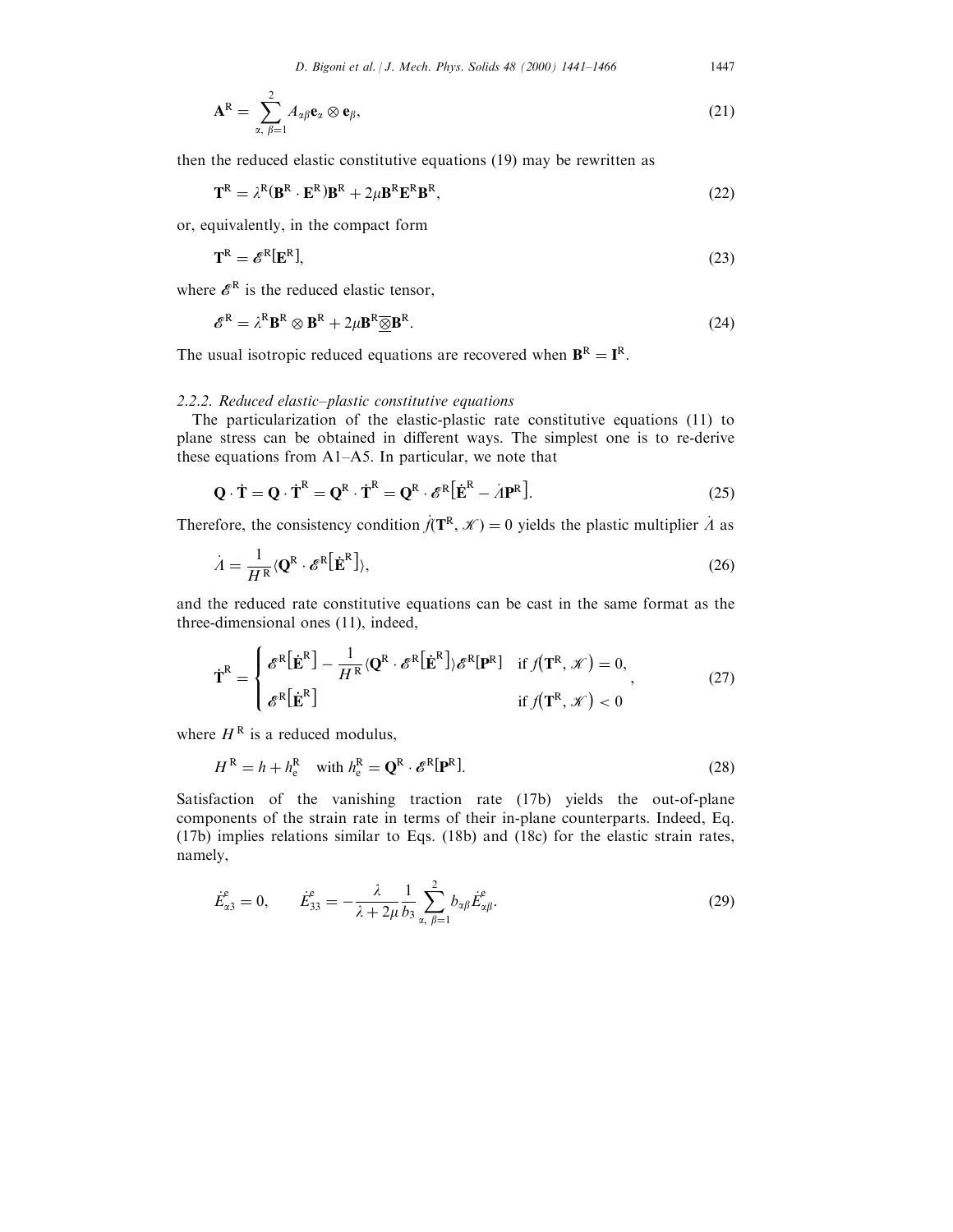Therefore, the out-of-plane components of the strain rate can be expressed in terms of the plastic multiplier  $\vec{A}$  (26), and hence in terms of  $\vec{E}^R$ ,

$$
\dot{E}_{\alpha 3} = \dot{A} P_{\alpha 3}, \qquad \dot{E}_{33} = -\frac{\lambda}{\lambda + 2\mu} \frac{1}{b_3} \mathbf{B}^R \cdot (\dot{\mathbf{E}}^R - \dot{A} \mathbf{P}^R) + \dot{A} P_{33}.
$$
 (30)

## 3. Strain localization

Even in the presence of elastic anisotropy, strain localization can be viewed as the spontaneous emergence of a stationary discontinuity, where the acoustic tensor first becomes singular. However, analytical solutions to the maximization problem that yields the critical hardening modulus and shear-band directions are not available in general. Nevertheless, for the special anisotropic structure defined by Eq. (14), Bigoni and Loret (1999) have shown that a corrrespondence principle exists, according to which strain localization in the elastic-plastic material defined by the properties  $(\mathscr{E}, P, Q)$  occurs simultaneously with strain localization in the material defined by the transformed properties ( $\mathscr{E}^{\text{iso}}$ ,  $\tilde{P}$ ,  $\tilde{Q}$ ). When the transformed directions  $\tilde{P}$  and  $\tilde{Q}$  are coaxial, the results available for materials with elastic isotropy can be used (Rudnicki and Rice, 1975; Bigoni and Hueckel, 1991; Needleman and Ortiz, 1991). However, within a few noticeable exceptions,  $\tilde{P}$  and  $\tilde{Q}$  are not coaxial in general. Therefore, full exploitation of the correspondence principle asks for new analytical solutions to the onset of strain localization for materials with elastic isotropy but non-coaxial plastic properties.

This section first recalls briefly the correspondence principle established by Bigoni and Loret (1999) in a general three-dimensional context. Next, the strain localization problem is reconsidered in a plane stress context and it is shown that the correspondence principle still formally holds. Finally, analytical solutions to the onset of strain localization are provided in both plane strain and plane stress contexts for coaxial and non-coaxial transformed plastic properties  $\tilde{P}$  and  $\tilde{Q}$ .

## 3.1. Three-dimensional and plane strain formulation

Strain localization may be viewed as the spontaneous emergence of a strain rate discontinuity of dyadic form  $\mathbb{E}$  in a thin shear-band of normal **n** 

$$
\llbracket \dot{\mathbf{E}} \rrbracket = \frac{1}{2} (\mathbf{g} \otimes \mathbf{n} + \mathbf{n} \otimes \mathbf{g}), \quad \text{with } \mathbf{g} = \sum_{i=1}^{3} g_i \mathbf{e}_i, \quad \text{and } \mathbf{n} = \sum_{i=1}^{3} n_i \mathbf{e}_i.
$$
 (31)

Continuity of the traction rate across the band, namely  $\|\mathbf{T}\| \mathbf{n} = \mathbf{0}$ , requires that, for the amplitude of the discontinuity  $g$  to be non zero, the elastic-plastic acoustic tensor be singular for at least one direction n,

$$
\det \mathbf{A}_{ep}(\mathbf{n}) = 0. \tag{32}
$$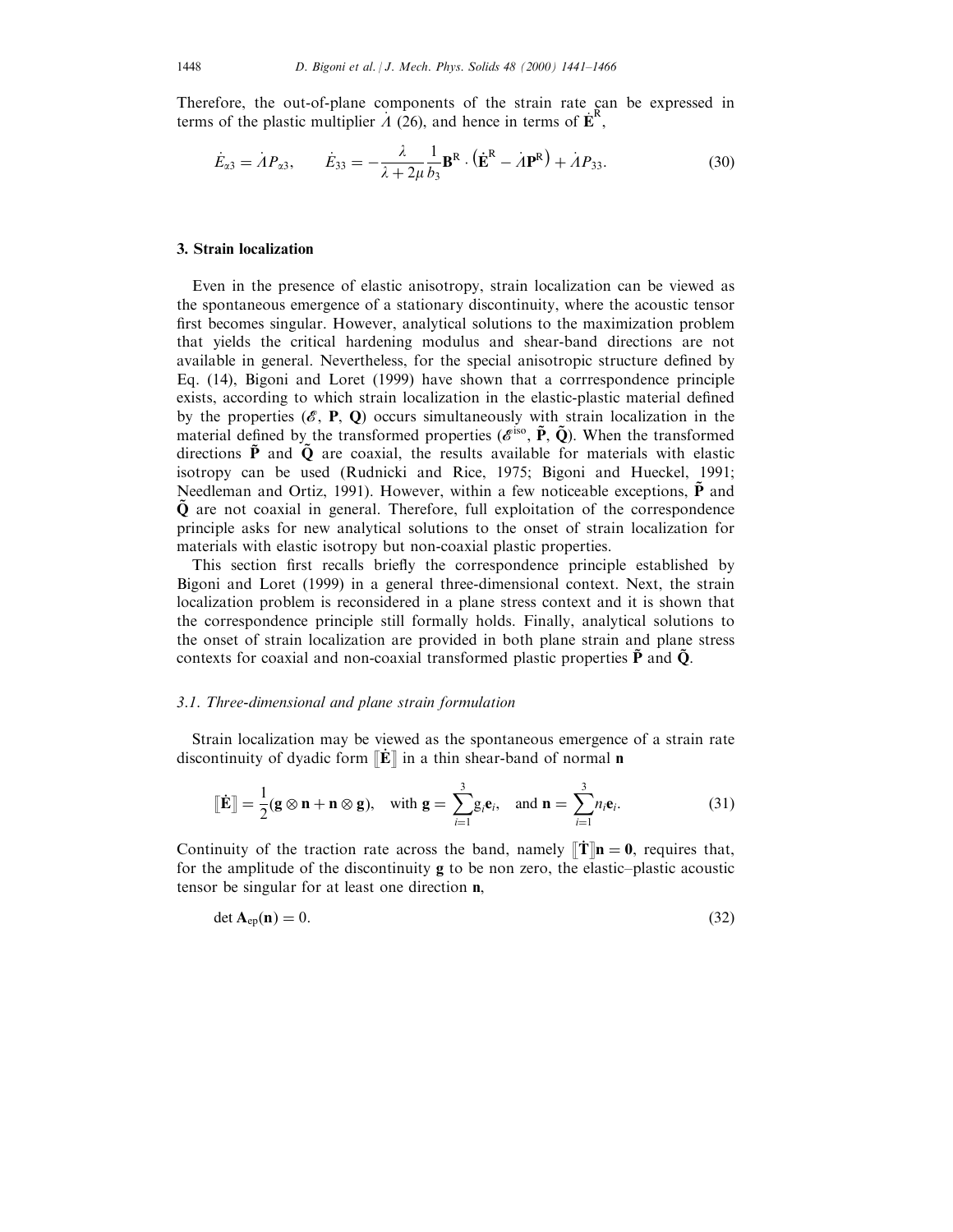The elastic-plastic acoustic tensor corresponding to the loading branch of the constitutive operator is defined as

$$
\mathbf{A}_{ep}(\mathbf{n}) = \mathbf{A}_e(\mathbf{n}) - \frac{1}{\rho H} \mathcal{E}[\mathbf{P}] \mathbf{n} \otimes \mathcal{E}[\mathbf{Q}] \mathbf{n}.
$$
 (33)

Here  $\rho$  is the mass density and, denoting with **X** any symmetric second-order tensor,

$$
\mathscr{E}[\mathbf{X}] \mathbf{n} = \lambda (\mathbf{B} \cdot \mathbf{X}) \mathbf{B} \mathbf{n} + 2\mu \mathbf{B} \mathbf{X} \mathbf{B} \mathbf{n}.
$$
 (34)

To establish Eq. (32), plastic loading is assumed to take place both inside and outside the shear-band. The elastic acoustic tensor  $A_e$  appearing in Eq. (33),

$$
\mathbf{A}_{e}(\mathbf{n}) = \frac{\lambda + \mu}{\rho} \mathbf{B} \mathbf{n} \otimes \mathbf{B} \mathbf{n} + \frac{\mu}{\rho} (\mathbf{n} \cdot \mathbf{B} \mathbf{n}) \mathbf{B},\tag{35}
$$

is invertible since the elastic tensor  $\mathscr E$  is assumed to be positive definite (over the space of second-order symmetric tensors), and therefore strongly elliptic, with inverse  $A_e^{-1}(n)$ ,

$$
\mathbf{A}_{\mathbf{e}}^{-1}(\mathbf{n}) = -\frac{\rho}{\mu} \frac{\lambda + \mu}{\lambda + 2\mu} \frac{\mathbf{n} \otimes \mathbf{n}}{(\mathbf{n} \cdot \mathbf{B} \mathbf{n})^2} + \frac{\rho}{\mu} \frac{\mathbf{B}^{-1}}{\mathbf{n} \cdot \mathbf{B} \mathbf{n}}.
$$
 (36)

For **B**=**I**,  $A_e(n)$  reduces to  $A_e^{iso}(n)$  associated to  $\mathcal{E}^{iso}$ ,

$$
\mathbf{A}_{e}^{\text{iso}}(\mathbf{n}) = \frac{\lambda + \mu}{\rho} \mathbf{n} \otimes \mathbf{n} + \frac{\mu}{\rho} \mathbf{I}.
$$
 (37)

With reference to a loading program in which the hardening modulus is a decreasing, continuous function of some loading parameter, condition (32) may be expressed in terms of a critical hardening modulus, solution of the constrained maximization problem:

$$
h^{\text{crit}} = \max_{\|\mathbf{n}\|=1} h(\mathbf{n}) \quad \text{with } h(\mathbf{n}) = \mathcal{E}[\mathbf{Q}]\mathbf{n} \cdot \mathbf{A}_{e}^{-1}(\mathbf{n})\mathcal{E}[\mathbf{P}]\mathbf{n} - h_{e}.
$$
 (38)

When the hardening modulus reaches the critical value (38) and for a critical direction **n** making the elastic-plastic acoustic tensor singular, the direction of the eigenvector  $g$  defining the shear mode in Eq. (31) is given by

$$
\mathbf{g} \sim \mathbf{A}_{\mathrm{e}}^{-1}(\mathbf{n})\mathbf{p}(\mathbf{n}) \quad \text{with } \mathbf{p}(\mathbf{n}) = \mathcal{E}[\mathbf{P}]\mathbf{n}.\tag{39}
$$

The correspondence principle established by Bigoni and Loret (1999) starts from a rewriting of the elastic-plastic acoustic tensor in the format,

$$
\mathbf{A}_{ep}(\mathbf{n}) = (\mathbf{n} \cdot \mathbf{B} \mathbf{n}) \mathbf{B}^{1/2} \mathbf{A}_{ep}^{\text{iso}}(\tilde{\mathbf{n}}) \mathbf{B}^{1/2},\tag{40}
$$

where  $A_{ep}^{iso}(\mathbf{\tilde{n}})$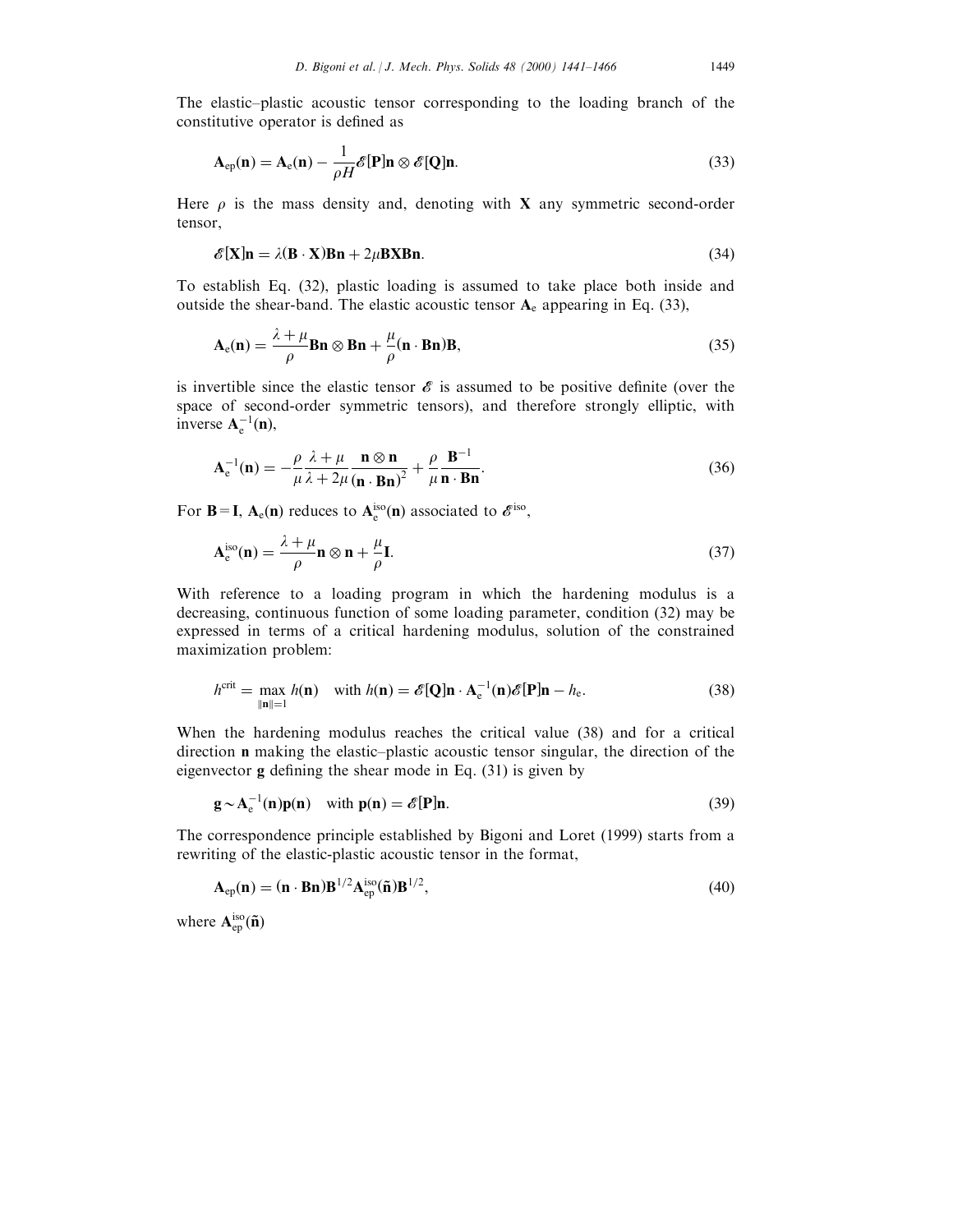1450 D. Bigoni et al. | J. Mech. Phys. Solids 48 (2000) 1441-1466

$$
\mathbf{A}_{\text{ep}}^{\text{iso}}(\tilde{\mathbf{n}}) = \mathbf{A}_{\text{e}}^{\text{iso}}(\tilde{\mathbf{n}}) - \frac{1}{\rho H} \mathcal{E}^{\text{iso}}[\tilde{\mathbf{P}}] \tilde{\mathbf{n}} \otimes \mathcal{E}^{\text{iso}}[\tilde{\mathbf{Q}}] \tilde{\mathbf{n}},\tag{41}
$$

is the elastic-plastic acoustic tensor associated to the material defined by the reference elastic tensor  $\vec{e}^{iso}$  and transformed plastic directions  $\tilde{P}$  and  $\tilde{Q}$  and estimated at the transformed direction  $\tilde{\mathbf{n}}$ ,

$$
\tilde{\mathbf{P}} = \mathbf{B}^{1/2} \mathbf{P} \mathbf{B}^{1/2},\tag{42a}
$$

$$
\tilde{\mathbf{Q}} = \mathbf{B}^{1/2} \mathbf{Q} \mathbf{B}^{1/2} \tag{42b}
$$

$$
\tilde{\mathbf{n}} = \frac{\mathbf{B}^{1/2} \mathbf{n}}{\|\mathbf{B}^{1/2} \mathbf{n}\|} \tag{42c}
$$

The usual definition of the square root of the positive-definite tensor  $\bf{B}$  has been used, namely,

$$
\mathbf{B} = \mathbf{B}^{1/2} \mathbf{B}^{1/2}, \qquad \mathbf{B}^{1/2} = \sum_{i=1}^{3} \sqrt{b_i} \mathbf{b}_i \otimes \mathbf{b}_i,
$$
 (43)

where the  $b_i$ 's,  $b_i > 0$ ,  $i \in [1, 3]$ , denote the eigenvalues and the  $\mathbf{b}_i$ 's,  $i \in [1, 3]$ , the eigenvectors of B as already mentioned in Section 2.1. Note that the hardening modulus is form invariant in Eq. (41), so that

$$
H = h + \mathbf{Q} \cdot \mathcal{E}[\mathbf{P}] = h + \tilde{\mathbf{Q}} \cdot \mathcal{E}^{\text{iso}}[\tilde{\mathbf{P}}].
$$
\n(44)

The relation (40) implies that singularity of  $A_{ep}(n)$  is equivalent to singularity of  $A_{ep}^{iso}(\tilde{n})$ . Therefore, strain localization may be analyzed with reference to  $A_{ep}^{iso}(\tilde{n})$ . However,  $\tilde{P}$  and  $\tilde{Q}$ , Eq. (42), are in general not coaxial: among exceptions, let us notice associativity  $P = Q$ , or the case where P, Q and B are coaxial.

#### 3.2. Plane stress formulation

The analysis of localized necking in thin sheets performed by Hill (1952), Thomas (1961) and Stören and Rice (1975), presents differences with the general three-dimensional analysis of strain localization presented above. Only the reduced part of the strain rate discontinuity is assumed to be of dyadic form,

$$
\lbrack\!\lbrack\dot{\mathbf{E}}^R\rbrack\!\rbrack = \frac{1}{2}(\mathbf{g}^R \otimes \mathbf{n}^R + \mathbf{n}^R \otimes \mathbf{g}^R), \text{ with } \mathbf{g}^R = \sum_{\alpha=1}^2 g_\alpha \mathbf{e}_\alpha, \text{ and } \mathbf{n}^R = \sum_{\alpha=1}^2 n_\alpha \mathbf{e}_\alpha, \quad (45)
$$

that is, the shear-band is a priori assumed to be orthogonal to the out-of-plane direction  $e_3$ . Repeating the previous analysis using the plane stress reduced constitutive equations, it turns out that satisfaction of the continuity of the inplane components of the traction rate across the shear-band is expressed by the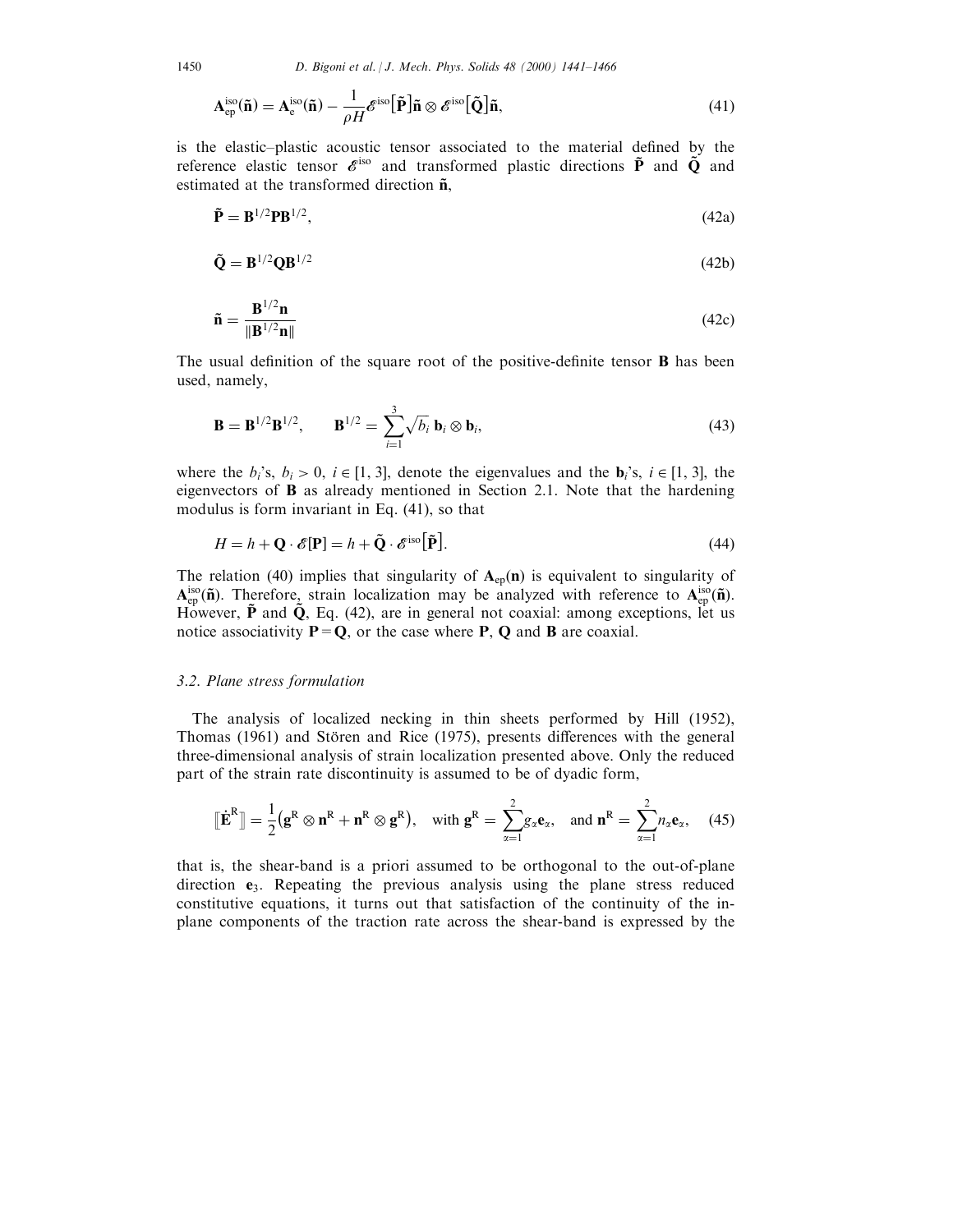reduced elastic-plastic acoustic tensor

$$
\mathbf{A}_{ep}^{R}(\mathbf{n}^{R}) = \mathbf{A}_{e}^{R}(\mathbf{n}^{R}) - \frac{1}{\rho H^{R}} \mathcal{E}^{R}[\mathbf{P}^{R}] \mathbf{n}^{R} \otimes \mathcal{E}^{R}[\mathbf{Q}^{R}] \mathbf{n}^{R},
$$
\n(46)

involving the reduced elastic acoustic tensor  $A_e^R(n)$ ,

$$
\mathbf{A}_{e}^{R}(\mathbf{n}^{R}) = \frac{\lambda^{R} + \mu}{\rho} \mathbf{B}^{R} \mathbf{n}^{R} \otimes \mathbf{B}^{R} \mathbf{n}^{R} + \frac{\mu}{\rho} (\mathbf{n}^{R} \cdot \mathbf{B}^{R} \mathbf{n}^{R}) \mathbf{B}^{R}.
$$
 (47)

It should be noted that the reduced acoustic tensors (46) and (47) are formally similar to their three-dimensional counterparts (33) and (35), respectively, with  $\lambda$ replaced by  $\lambda^R$ . Therefore, the correspondence principle (40)–(44) holds for plane stress provided that all quantities appearing in these relations be replaced by their reduced counterparts, namely  $\mathbf{B}\rightarrow \mathbf{B}^R$ ,  $\lambda \rightarrow \bar{\lambda}^R$ ,  $\mathbf{P}\rightarrow \mathbf{P}^R$ ,  $\mathbf{Q}\rightarrow \mathbf{Q}^R$ ,  $\mathbf{n}\rightarrow \mathbf{n}^R$ .

Notice that the traction rate continuity across the shear-band is fully ensured since the traction rate constraint (17b) implies the out-of-plane components of the stress-rate to vanish. However, the discontinuity of the strain rate  $\left\| \mathbf{\dot{E}} \right\|$  is, in general, not of a dyadic form unless for some special values of the out-of-plane components of the plastic potential, see Eq. (30). Also, notice that, in contrast to the plane strain formulation, plane-stress allows for a relative thickening/ shortening of the material inside the shear-band since  $E_{33}$ , Eq. (30), does not vanish in general. However, this effect is not accounted for in the rate equilibrium equations in the present small strain analysis.

## 3.3. Explicit solution

The maximization problem  $(38)$  is now explicitly solved for an elastic-plastic solid having non-coaxial plastic characteristics  $\tilde{P}$  and  $\tilde{Q}$ , under the assumption that  $\tilde{P}$  and  $\tilde{Q}$  have a common eigenvector, say  $\tilde{p}_3 = \tilde{q}_3 = e_3$ , to which the band normal is constrained to remain orthogonal. The analysis embraces both plane strain and plane stress cases: the former corresponds to the value 1 and the latter to the value 0 of the parameter d. If  $\tilde{\mathbf{p}}_i$  and  $\tilde{\mathbf{q}}_i$ ,  $i \in [1, 3]$ , denote the eigenvectors of  $\tilde{P}$  and  $\tilde{Q}$ , respectively,  $\tilde{P}$  and  $\tilde{Q}$  have the following spectral representation,

$$
\tilde{\mathbf{P}} = \tilde{P}_1 \tilde{\mathbf{p}}_1 \otimes \tilde{\mathbf{p}}_1 + \tilde{P}_2 \tilde{\mathbf{p}}_2 \otimes \tilde{\mathbf{p}}_2 + \tilde{P}_3 \tilde{\mathbf{p}}_3 \otimes \tilde{\mathbf{p}}_3,
$$
  
\n
$$
\tilde{\mathbf{Q}} = \tilde{Q}_1 \tilde{\mathbf{q}}_1 \otimes \tilde{\mathbf{q}}_1 + \tilde{Q}_2 \tilde{\mathbf{q}}_2 \otimes \tilde{\mathbf{q}}_2 + \tilde{Q}_3 \tilde{\mathbf{q}}_3 \otimes \tilde{\mathbf{q}}_3,
$$
\n(48)

where by convention  $|\tilde{P}_1| \geq |\tilde{P}_2|$ ,  $|\tilde{Q}_1| \geq |\tilde{Q}_2|$  and  $\tilde{\mathbf{p}}_1 \cdot \tilde{\mathbf{q}}_1 > 0$  so that the noncoaxiality angle  $\gamma = \text{angle}(\mathbf{\tilde{q}}_1, \mathbf{\tilde{p}}_1)/2$  belongs to ]-45°, 45°[ (see Fig. 1). In order to account for the symmetry of the modulus to be maximized with respect to  $\tilde{P}$  and  $\tilde{\mathbf{Q}}$ , we operate in axes  $(\tilde{\mathbf{r}}_1, \tilde{\mathbf{r}}_2)$  that respect this symmetry (Fig. 1),

$$
\tilde{\mathbf{r}}_1 = \frac{\tilde{\mathbf{q}}_1 + \tilde{\mathbf{p}}_1}{\|\tilde{\mathbf{q}}_1 + \tilde{\mathbf{p}}_1\|}, \qquad \tilde{\mathbf{r}}_2 = \frac{\tilde{\mathbf{q}}_2 + \tilde{\mathbf{p}}_2}{\|\tilde{\mathbf{q}}_2 + \tilde{\mathbf{p}}_2\|} \tag{49}
$$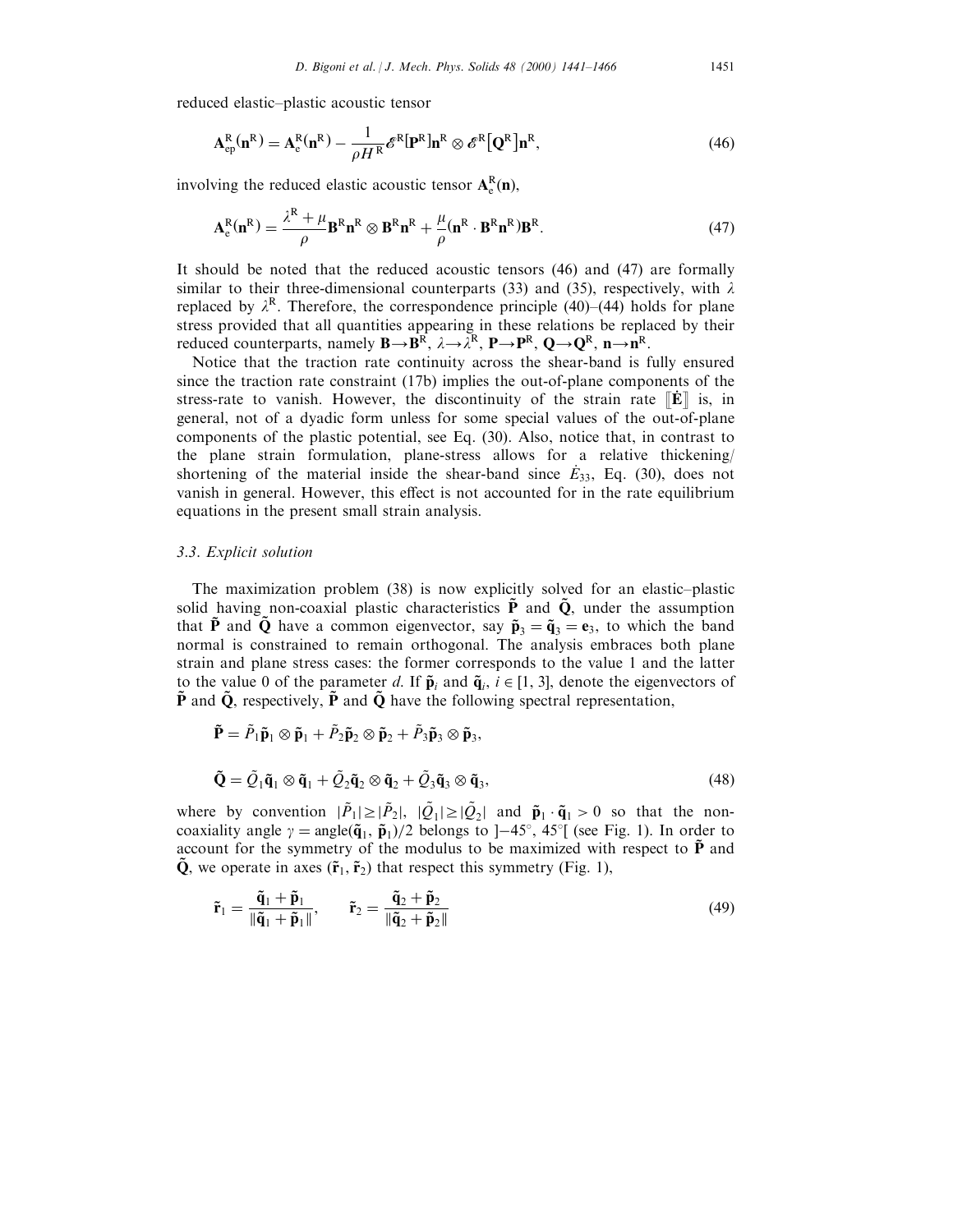

Fig. 1. Directions in the transformed space:  $\tilde{p}_1$ ,  $\tilde{q}_1$  eigendirections of  $\tilde{P}$  and  $\tilde{Q}$ , respectively,  $\tilde{r}_1$  bisectrix of  $(\tilde{\mathbf{p}}_1, \tilde{\mathbf{q}}_1)$ ,  $\tilde{\mathbf{n}}$  band normal and  $\tilde{\mathbf{t}}$  tangential unit vector.

In these axes, the normal and tangent to the shear-band are defined by the angle  $\tilde{\theta}$  $=$ angle $(\tilde{\mathbf{r}}_1, \tilde{\mathbf{n}})$ , namely (Fig. 1),

$$
\tilde{\mathbf{n}} = \cos \tilde{\theta} \, \tilde{\mathbf{r}}_1 + \sin \tilde{\theta} \, \tilde{\mathbf{r}}_2, \qquad \tilde{\mathbf{t}} = -\sin \tilde{\theta} \, \tilde{\mathbf{r}}_1 + \cos \tilde{\theta} \, \tilde{\mathbf{r}}_2. \tag{50}
$$

Using the correspondence principle, the onset of localization will be obtained by maximization of the modulus

$$
h(\tilde{\mathbf{n}}) = \mathcal{E}^{\text{iso}}[\tilde{\mathbf{Q}}]\tilde{\mathbf{n}} \cdot \mathbf{A}_{e}^{\text{iso}^{-1}}(\tilde{\mathbf{n}})\mathcal{E}^{\text{iso}}[\tilde{\mathbf{P}}]\tilde{\mathbf{n}} - h_{e},
$$
\n(51)

that is, in terms of Poisson's ratio of the elastic reference solid  $v = \lambda/2(\lambda + \mu)$  and of d,

$$
\frac{h(\tilde{\mathbf{n}})}{\mu} = \frac{2v}{1 - d v} (\tilde{\mathbf{n}} \cdot \tilde{\mathbf{Q}} \tilde{\mathbf{n}} \operatorname{tr} \tilde{\mathbf{P}} + \tilde{\mathbf{n}} \cdot \tilde{\mathbf{P}} \tilde{\mathbf{n}} \operatorname{tr} \tilde{\mathbf{Q}} - \operatorname{tr} \tilde{\mathbf{P}} \operatorname{tr} \tilde{\mathbf{Q}}) - \frac{2(1 + v)}{1 - d v^2} (\tilde{\mathbf{n}} \cdot \tilde{\mathbf{P}} \tilde{\mathbf{n}})
$$
  
×  $(\tilde{\mathbf{n}} \cdot \tilde{\mathbf{Q}} \tilde{\mathbf{n}}) + 4 \tilde{\mathbf{Q}} \tilde{\mathbf{n}} \cdot \tilde{\mathbf{P}} \tilde{\mathbf{n}} - 2 \tilde{\mathbf{P}} \cdot \tilde{\mathbf{Q}}.$  (52)

Expressing the reduced parts of  $\tilde{P}$  and  $\tilde{Q}$  in the axes  $(\tilde{n}, \tilde{t})$  yields

$$
\frac{h(\tilde{\theta})}{\mu} = -\frac{2(1+\nu)}{1-d\nu^2} \Big[ (\tilde{\mathbf{t}} \cdot \tilde{\mathbf{P}} \tilde{\mathbf{t}}) (\tilde{\mathbf{t}} \cdot \tilde{\mathbf{Q}} \tilde{\mathbf{t}}) + d\tilde{P}_3 \tilde{Q}_3 + d\nu \Big( (\tilde{\mathbf{t}} \cdot \tilde{\mathbf{P}} \tilde{\mathbf{t}}) \tilde{Q}_3 + (\tilde{\mathbf{t}} \cdot \tilde{\mathbf{Q}} \tilde{\mathbf{t}}) \tilde{P}_3 \Big) \Big].
$$
 (53)

The function  $h = h(\tilde{\theta})$  is continuous, has continuous derivative and it is periodic with period  $\pi$ . Therefore, the maximization of  $h = h(\tilde{\theta})$  just needs to consider its stationary points over any interval of length  $\pi$ . The condition of stationarity simplifies to

$$
A \sin 2(\tilde{\theta} + \gamma) + B \sin 2(\tilde{\theta} - \gamma) - C \sin 4\tilde{\theta} = 0,
$$
\n(54)

where

~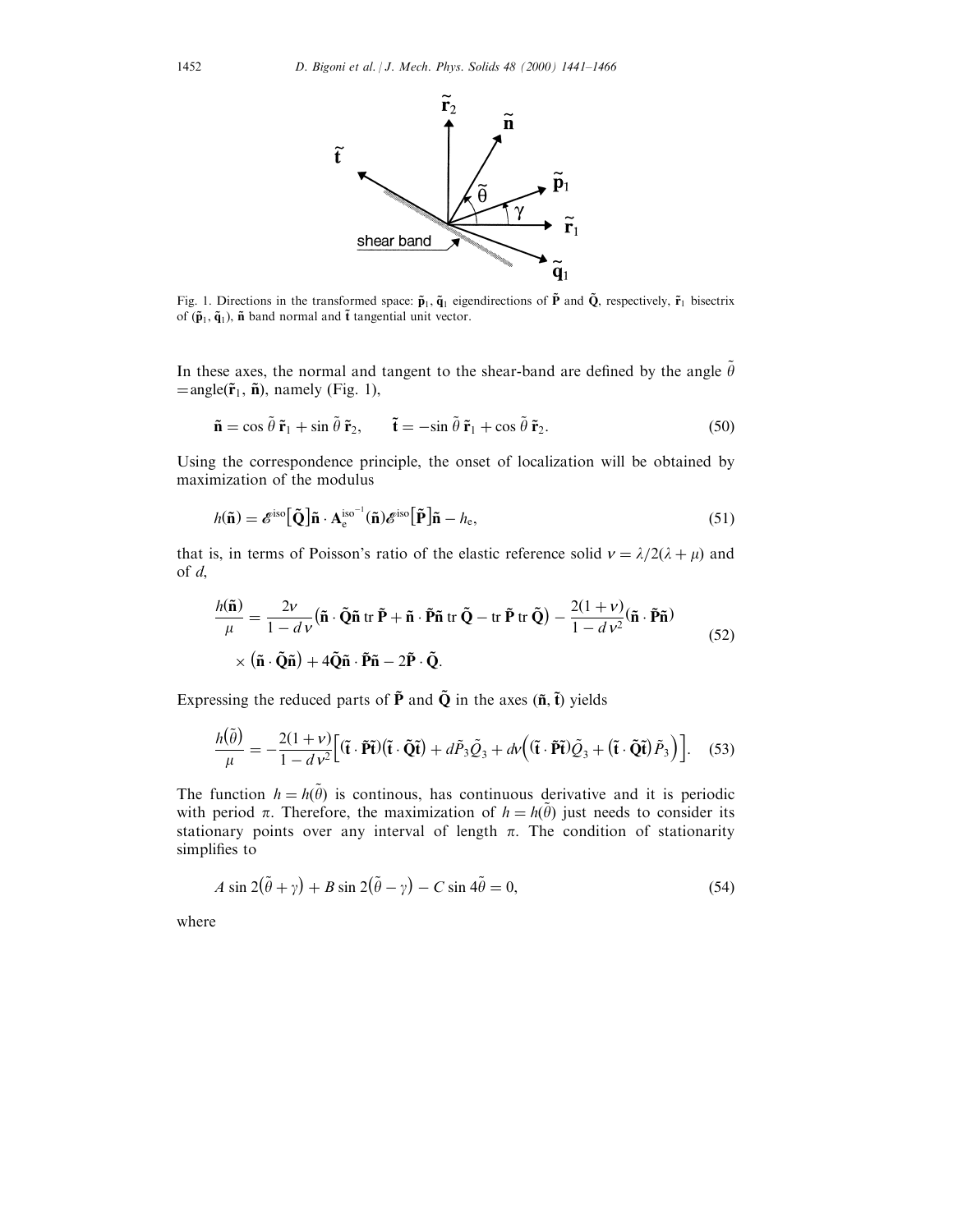$$
A = (\tilde{Q}_1 - \tilde{Q}_2)(\tilde{P}_1 + \tilde{P}_2 + 2vd\tilde{P}_3)
$$
  
\n
$$
B = (\tilde{P}_1 - \tilde{P}_2)(\tilde{Q}_1 + \tilde{Q}_2 + 2vd\tilde{Q}_3)
$$
  
\n
$$
C = (\tilde{P}_1 - \tilde{P}_2)(\tilde{Q}_1 - \tilde{Q}_2).
$$
\n(55)

When  $C \neq 0$ , the stationary condition (54) simplifies to

$$
a\sin 2\tilde{\theta} + b\cos 2\tilde{\theta} - \sin 2\tilde{\theta}\cos 2\tilde{\theta} = 0,
$$
\n(56)

where

$$
a = \frac{A+B}{2C}\cos(2\gamma), \qquad b = \frac{A-B}{2C}\sin(2\gamma). \tag{57}
$$

The angles that maximize  $h$  are to be found among the following candidates (modulo  $\pi$ ):

Case 1.  $C = 0$ 

- if  $\tilde{P}_1 \tilde{P}_2 = 0$ ,  $(\tilde{Q}_1 \tilde{Q}_2)(\tilde{P}_1 + d\nu\tilde{P}_3) \neq 0$ ,  $\tilde{\theta} = -\gamma$ ,  $-\gamma + 90^\circ$ ;
- if  $\tilde{Q}_1 \tilde{Q}_2 = 0$ ,  $(\tilde{P}_1 \tilde{P}_2)(\tilde{Q}_1 + dV\tilde{Q}_3) \neq 0$ ,  $\tilde{\theta} = \gamma$ ,  $\gamma + 90^{\circ}$ ;
- if  $\{\tilde{P}_1 \tilde{P}_2 = 0, (\tilde{Q}_1 \tilde{Q}_2)(\tilde{P}_1 + dv\tilde{P}_3) = 0\}$ or if  $\left\{ \tilde{Q}_1 - \tilde{Q}_2 = 0, \left( \tilde{P}_1 - \tilde{P}_2 \right) \left( \tilde{Q}_1 + d\nu \tilde{Q}_3 \right) = 0 \right\}$ ,  $\tilde{\theta}$  arbitrary; (58)

Case 2.  $C \neq 0$ 

- if  $b = 0$ ,  $\tilde{\theta} = 0^{\circ}$ ,  $90^{\circ}$  and  $\pm (\cos^{-1} a)/2$  if  $-1 < a < 1$ ;
- if  $b \neq 0$ ,  $\tilde{\theta}$  real roots of the polynomial

$$
F(\tilde{\theta}) = \tan^4 \tilde{\theta} - 2\frac{1+a}{b}\tan^3 \tilde{\theta} + 2\frac{1-a}{b}\tan \tilde{\theta} - 1
$$

Coaxiality, namely  $\gamma = 0^{\circ}$ , implies critical shear-bands normals to be symmetric with respect to the working axes, which then coincide with the in-plane principal axes of  $\tilde{P}$  and  $\tilde{Q}$ . In contrast, when  $b \neq 0$ , the above fourth-order polynomial is not even in  $\tilde{\theta}$ , so that in general we expect only one shear-band at the onset of strain localization, instead of the two as in the usual coaxial case. Since  $F(\tilde{\theta})$  is obtained by manipulation of Eq. (56), it may be shown that the number of its real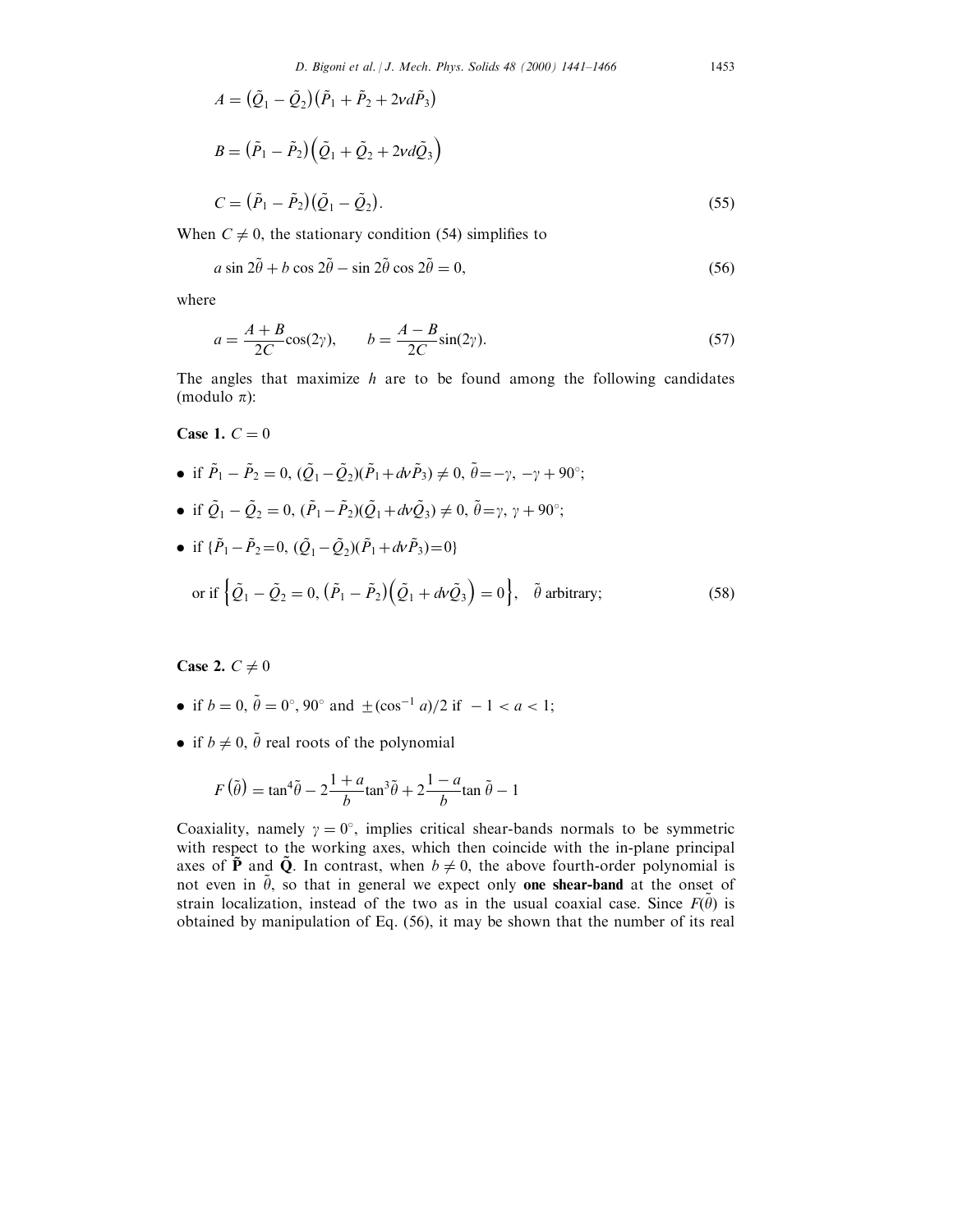solutions in [0°, 180°] is equal to 4, 3 or 2 depending whether  $a^{2/3} + b^{2/3}$  is smaller, equal or larger than 1, respectively. Finally, since Eq. (53) is periodic, continuous with continuous derivative and defined on the real axis, two stationarity points correspond to a maximum and a minimum and three stationarity points to a maximum, minimum and a saddle point.

## 4. Applications

The procedure described above is now illustrated in particular situations of plane strain and plane stress loadings. Let the stress tensor to have the spectral representation

$$
\mathbf{T} = \sum_{i=1}^{3} \sigma_i \mathbf{t}_i \otimes \mathbf{t}_i \quad \text{with } |\sigma_1| \ge |\sigma_2|.
$$
 (59)

The out-of-plane axis  $e_3$  is a principal stress direction, say  $e_3 = t_3$ , so that the remaining principal axes of stress,  $t_1$  and  $t_2$ , lie in the plane ( $e_1$ ,  $e_2$ ). For both plane strain and plane stress, the normals to the shear-bands are assumed to belong to the plane  $(e_1, e_2)$ , so that the results of Section 3 apply. In this introductory section, all formulae are a priori presented for the plane strain case; results for the plane stress case can be recovered replacing all tensorial quantities by their reduced counterparts, as defined by Eq.  $(21)$ .

The analysis is restricted to the simplest possible context, in particular we assume transverse isotropic elasticity about axis **b**, lying in the plane  $(e_1, e_2)$  and inclined to an angle  $\theta_{\sigma} \in [0^{\circ}, 90^{\circ}]$  with respect to  $t_1$ , namely (see Fig. 2)

$$
\mathbf{b} = \cos \theta_{\sigma} \mathbf{t}_1 - \sin \theta_{\sigma} \mathbf{t}_2. \tag{60}
$$



Fig. 2. Directions in physical space: **b** axis of elastic symmetry,  $t_1$  and  $t_2$  principal stress axes and eigenvectors of P and Q, n band normal and t tangential unit vector.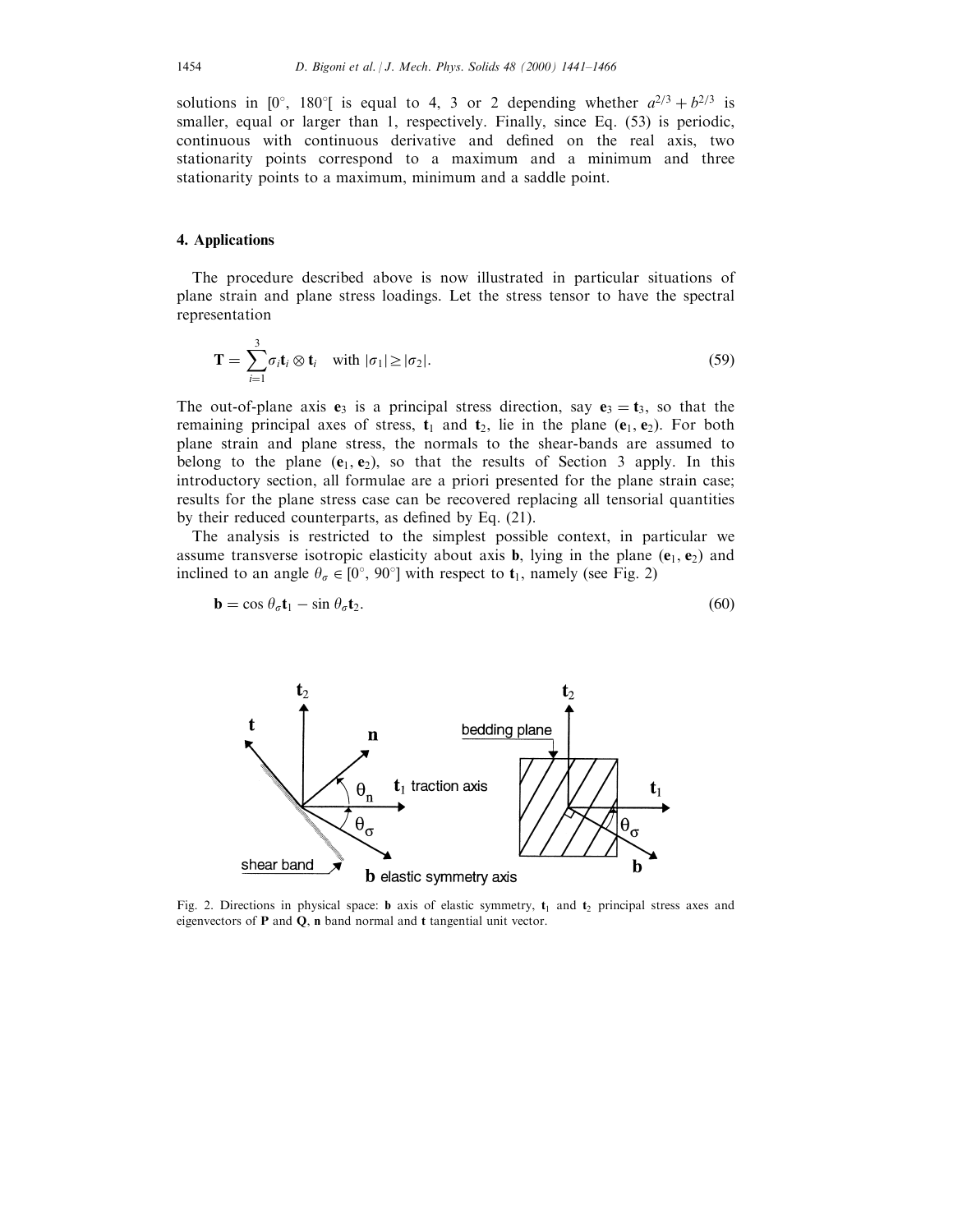The fabric tensor **B** can be cast in the following format,

$$
\mathbf{B} = b_1 \mathbf{b} \otimes \mathbf{b} + b_2 (\mathbf{I} - \mathbf{b} \otimes \mathbf{b}),\tag{61}
$$

where, due to the normalization tr  $\mathbf{B}^2 = 3$ , the eigenvalues  $b_1$  and  $b_2$  may be written as functions of a single angular parameter  $\hat{b}$ , ranging within  $]0^\circ,90^\circ[$  to ensure positive definiteness of **B**:

$$
b_1 = \sqrt{3}\cos\hat{b}, \qquad b_2 = \sqrt{\frac{3}{2}}\sin\hat{b}.\tag{62}
$$

Isotropic elasticity corresponds to  $b_1 = b_2 = 1$  or  $\hat{b} = \hat{b}_{\text{iso}} \approx 54.74^{\circ}$ . The situation  $\hat{b} < \hat{b}_{\text{iso}}$  corresponds to a material whose modulus is greater in the direction of  $\hat{b} < \hat{b}_{\text{iso}}$  corresponds to a material whose modulus is greater in the direction of material symmetry **b** and it is typical of a fiber reinforced material. On the other hand,  $\hat{b} > \hat{b}_{\text{iso}}$  is representative of a layered system.

It is useful to record the expression in the traction reference system of the fabric tensor raised to an arbitrary power m:

$$
\mathbf{B}^{m} = \begin{bmatrix} b_1^m \cos^2 \theta_{\sigma} + b_2^m \sin^2 \theta_{\sigma} & (b_2^m - b_1^m) \sin \theta_{\sigma} \cos \theta_{\sigma} & 0\\ (b_2^m - b_1^m) \sin \theta_{\sigma} \cos \theta_{\sigma} & b_1^m \sin^2 \theta_{\sigma} + b_2^m \cos^2 \theta_{\sigma} & 0\\ 0 & 0 & b_2^m \end{bmatrix}_{(\mathbf{t}_1, \mathbf{t}_2, \mathbf{t}_3)} . \tag{63}
$$

Notice that, when **B** is singular, i.e. for  $\hat{b} = 0^{\circ}$  and  $\hat{b} = 90^{\circ}$ , both the elastic tensor  $\mathscr E$  and the acoustic elastic tensor  $A_e$  are singular: then positive definiteness and strong ellipticity are lost simultaneously and the procedure to capture the onset of strain localization exposed here does not hold any longer.

When the yield function and plastic potential are of the Drucker–Prager type and satisfy deviatoric associativity (12), then the principal axes of  $\hat{S}$ , **P** and **Q** are the principal stress axes since the unit-norm stress deviator  $\hat{S}$  is equal to  $\sum_{i=1}^3 \hat{S}_i \mathbf{t}_i \otimes \mathbf{t}_i$  with

$$
\hat{S}_1 = s \left( 2 - \frac{\sigma_2}{\sigma_1} - \frac{\sigma_3}{\sigma_1} \right), \quad \hat{S}_2 = s \left( -1 + 2 \frac{\sigma_2}{\sigma_1} - \frac{\sigma_3}{\sigma_1} \right),
$$
  

$$
\hat{S}_3 = s \left( -1 - \frac{\sigma_2}{\sigma_1} + 2 \frac{\sigma_3}{\sigma_1} \right),
$$
 (64)

in which

$$
s = \frac{\text{sign}(\sigma_1)}{\sqrt{6}} \left[ \left( \frac{\sigma_2}{\sigma_1} \right)^2 + \left( \frac{\sigma_3}{\sigma_1} \right)^2 - \frac{\sigma_2}{\sigma_1} \frac{\sigma_3}{\sigma_1} - \frac{\sigma_2}{\sigma_1} - \frac{\sigma_3}{\sigma_1} + 1 \right]^{-1/2}.
$$
 (65)

Also  $P = \sum_{i=1}^{3} P_i t_i \otimes t_i$  with  $P_i = \cos \chi \hat{S}_i + \sin \chi / \sqrt{3}$  and a similar formula holds for **Q** with  $\psi$  in place of  $\chi$ .

The transformed directions  $\tilde{P}$  and  $\tilde{Q}$  are obtained by pre- and postmultiplication by  $B^{1/2}$ , namely in the stress principal axes,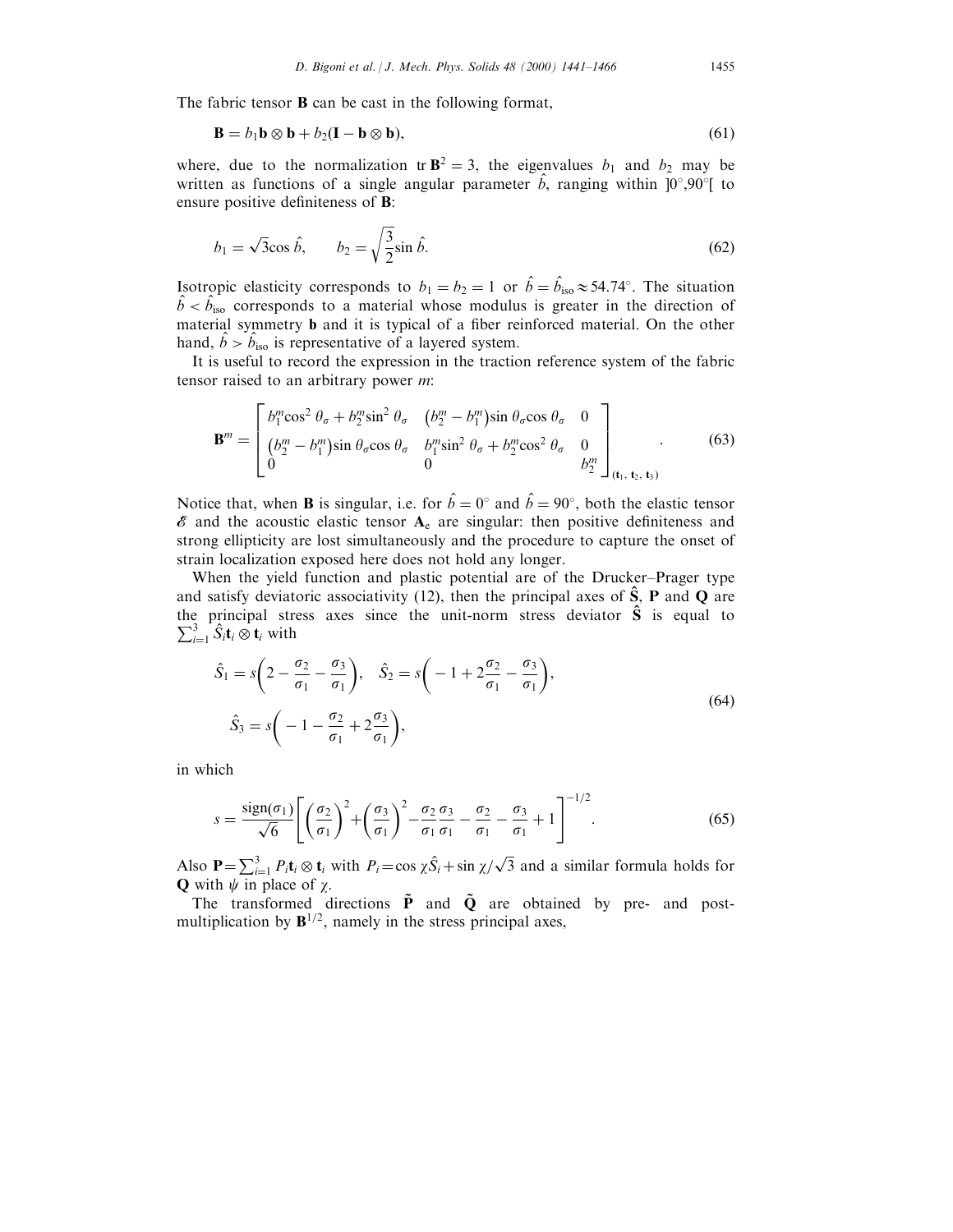$$
= \begin{bmatrix} \left(B_{11}^{1/2}\right)^2 P_1 + \left(B_{12}^{1/2}\right)^2 P_2 & B_{12}^{1/2} \left(B_{11}^{1/2} P_1 + B_{22}^{1/2} P_2\right) & 0\\ B_{12}^{1/2} \left(B_{11}^{1/2} P_1 + B_{22}^{1/2} P_2\right) & \left(B_{22}^{1/2}\right)^2 P_2 + \left(B_{12}^{1/2}\right)^2 P_1 & 0\\ 0 & 0 & b_2 P_3 \end{bmatrix}_{(\mathbf{t}_1, \mathbf{t}_2, \mathbf{t}_3)}
$$
(66)

where the  $B_{ij}^{1/2}$ 's are estimated from Eq. (63) for  $m = 1/2$ . Calculation of the critical plastic modulus at the onset of strain localization  $h^{\text{crit}}$  and of the critical band normal(s) can be now performed through the following steps:

- provide elastic parameters  $v, \hat{b}, \theta_{\sigma}$ , plastic parameters  $\chi$ ,  $\psi$ , loading parameters  $\sigma_2/\sigma_1$ ,  $\sigma_3/\sigma_1$  and the sign of  $\sigma_1$ ;
- screen the real solutions  $\tilde{\theta}$ , Eq. (58), giving the extrema of the hardening modulus  $h$ , Eq. (52), to retain only the critical one(s) that correspond(s) to the maximum;
- use the critical direction(s)  $\tilde{\mathbf{n}} = \tilde{\mathbf{n}}(\tilde{\theta})$ , Eq. (50), together with Eqs. (42c) and (63) with  $m = -1/2$  to retrieve the critical band direction(s) **n** defined in stress principal axes by the angle(s)  $\theta_n = (\mathbf{t}_1, \mathbf{n})$ , that is (see Fig. 2)

$$
\mathbf{n} = \cos \theta_n \mathbf{t}_1 + \sin \theta_n \mathbf{t}_2. \tag{67}
$$

Non-coaxiality between the transformed directions  $\tilde{P}$  and  $\tilde{Q}$  requires noncoaxiality between  $\hat{S}$  and  $B$ , indeed

$$
\tilde{\mathbf{P}}\tilde{\mathbf{Q}} - \tilde{\mathbf{Q}}\tilde{\mathbf{P}} = \frac{1}{\sqrt{3}}\sin(\psi - \chi)\mathbf{B}^{1/2}(\hat{\mathbf{S}}\mathbf{B} - \mathbf{B}\hat{\mathbf{S}})\mathbf{B}^{1/2},\tag{68}
$$

which, using Eq. (63) for  $m = 1/2$  and  $m = 1$  and Eq. (64), simplifies to

$$
\tilde{\mathbf{P}}\tilde{\mathbf{Q}} - \tilde{\mathbf{Q}}\tilde{\mathbf{P}} = s \left( \frac{\sigma_2}{\sigma_1} - 1 \right) \sin(\psi - \chi) \sin \theta_{\sigma} \cos \theta_{\sigma} (b_1 - b_2) \sqrt{b_1 b_2} (\mathbf{t}_1 \otimes \mathbf{t}_2 - \mathbf{t}_2)
$$
\n
$$
\otimes \mathbf{t}_1). \tag{69}
$$

Therefore, coaxiality is recovered when at least one of the following conditions is met:

- associative plasticity,  $\chi = \psi$ ;
- isotropic elasticity,  $b_1 = b_2$ ;
- . the in-plane principal axes of the stress tensor are aligned with the in-plane principal axes of the fabric tensor, that is  $\theta_{\sigma} = 0^{\circ}$  or 90°, or the in-plane stress is isotropic, that is  $\sigma_2 = \sigma_1$ ;
- limit of non-positive definite elasticity,  $b_1 = 0$  or  $b_2 = 0$ .

 $\tilde{\mathbf{P}} = \mathbf{B}^{1/2} \mathbf{P} \mathbf{B}^{1/2}$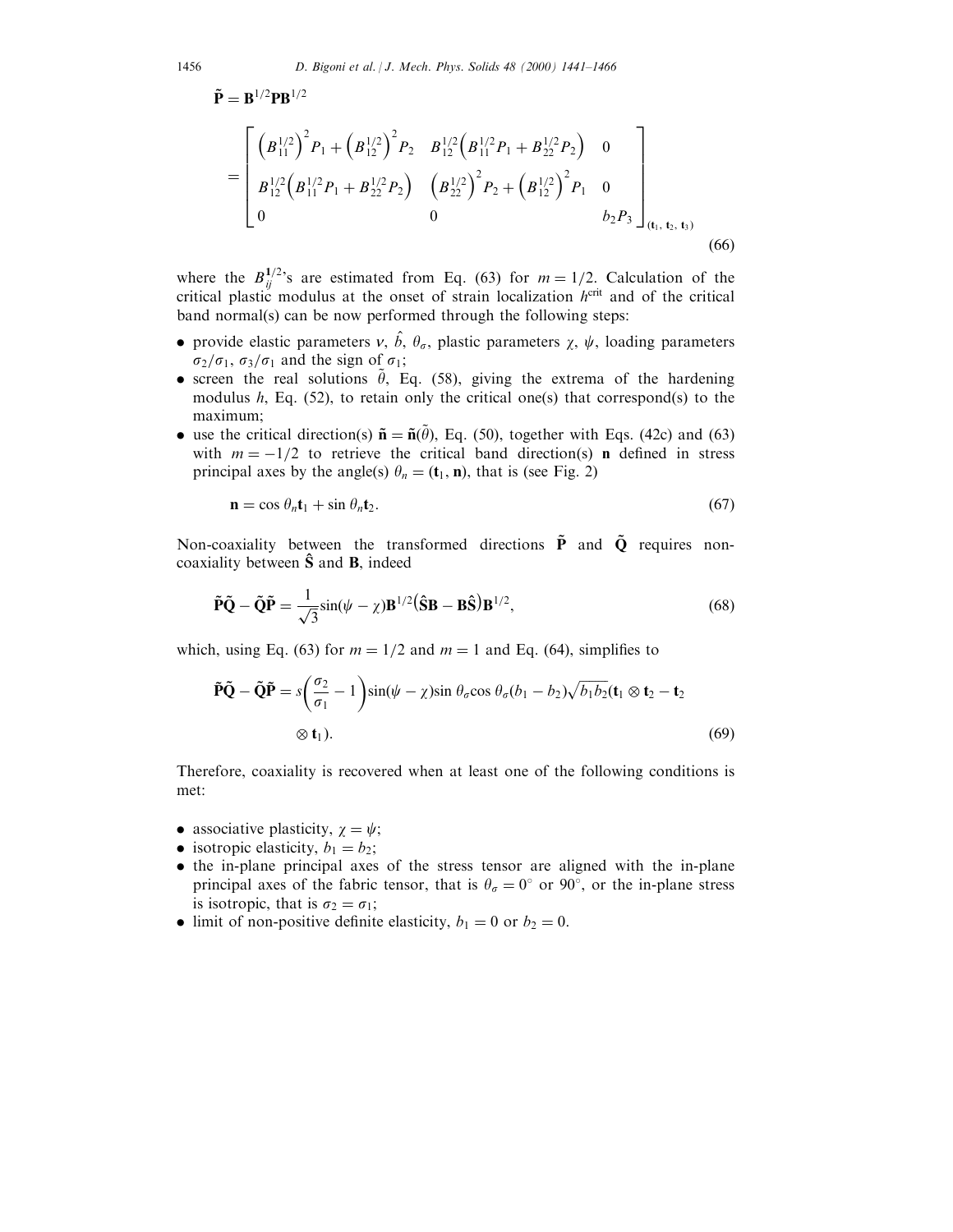# 4.1. Plane strain

In order to analyze strain localization, the current state should be known. However, in plane strain loading, the out-of-plane stress is in general known only when a hardening function is given and the constitutive rate equations are integrated for a prescribed loading path. There are no conceptual difficulties in doing this for a given constitutive model, but we prefer to retain generality and perform a parametric analysis for given values of out-of-plane stresses. In this way, results are independent of the choice of the hardening rule. We consider two particular loading paths, namely, pure shear and uniaxial (in-plane) compression.

# 4.1.1. Pure shear

We restrict the analysis here to the special situation where pure shear can be maintained in conditions of plane strain loading. This avoids any consideration of the out-of-plane stresses which remain null.

Pure shear corresponds to  $\sigma_1 > 0$ ,  $\sigma_2 = -\sigma_1$  and  $\sigma_3 = 0$ . For plane strain,  $E_{33}$  is zero, a condition which verifies for the elastic law (14) and (61) when  $v = 0$  or  $\theta_{\sigma} = 45^{\circ}$  or  $b_1 = b_2$ . For the elastoplastic law (11) and (12) and under the above conditions, the out-of-plane stress remains null for isochoric plastic flow,  $\chi = 0^{\circ}$ . In this case, therefore, plane strain loading is equivalent to plane stress. However, the strain localization analysis may give different results in the two cases. Let us analyze this point in detail. From Eq. (53), it may be concluded that strain localization coincides in plane stress and plane strain when  $v = 0$  and  $\tilde{P}_3 \tilde{Q}_3 = 0$ . This coincidence occurs in pure shear when  $v = 0$ , but if  $\theta_{\sigma} = 45^{\circ}$  or  $b_1 = b_2$  while  $v \neq 0$ , the localization characteristics are not identical for plane strain and plane stress, even if the out-of-plane stress is zero in both cases. The crux lies in different kinematic assumptions regarding the strain localization analysis: in plane stress, the out-of-plane kinematic compatibility is usually violated whereas, in plane strain, it is not, see Section 3.2.

The normalized critical hardening modulus  $h^{\text{crit}}/\mu$  and angle  $\theta_n =$ angle  $(t_1, n)$ which defines the band normal versus the fabric angle  $\hat{b}$  are presented in Fig. 3, for  $v = 0$ , and for three anisotropy directions  $\theta_{\sigma} = 10^{\circ}$ , 45°, 80°. Critical hardening moduli are reported in Fig. 3(a) and (c) and band inclinations in Fig. 3(b) and (d). Fig. 3(a) and (b), pertain to  $\psi = 30^{\circ}$  and  $\chi = 0^{\circ}$ , whereas Fig. 3(c) and (d) pertain to  $\psi = 15^{\circ}$  and  $\chi = 0^{\circ}$ .

In contrast to associative plasticity, it may be remarked that the critical hardening moduli are positive. Moreover, the curves have a qualitative trend similar for all anisotropy inclinations  $\theta_{\sigma}$  and friction angle  $\psi$ , compare Fig. 3(a) and (c). Note also that, for isotropic elasticity, all curves reach a common value. In the two limits corresponding to the boundaries of positive definiteness of  $\bf{B}$  and, consequently, of the elastic tensor  $-$  the critical hardening moduli vanish.

As expected from the analysis, Fig. 3(b) and (d) displays only one shear-band, except in the isotropic case  $\hat{b} \approx 54.74^{\circ}$ . In this case, two shear-bands form simultaneously, with inclinations corresponding to the left and right limits of the graphs at the isotropy point. Moreover, the band inclination tends to be rather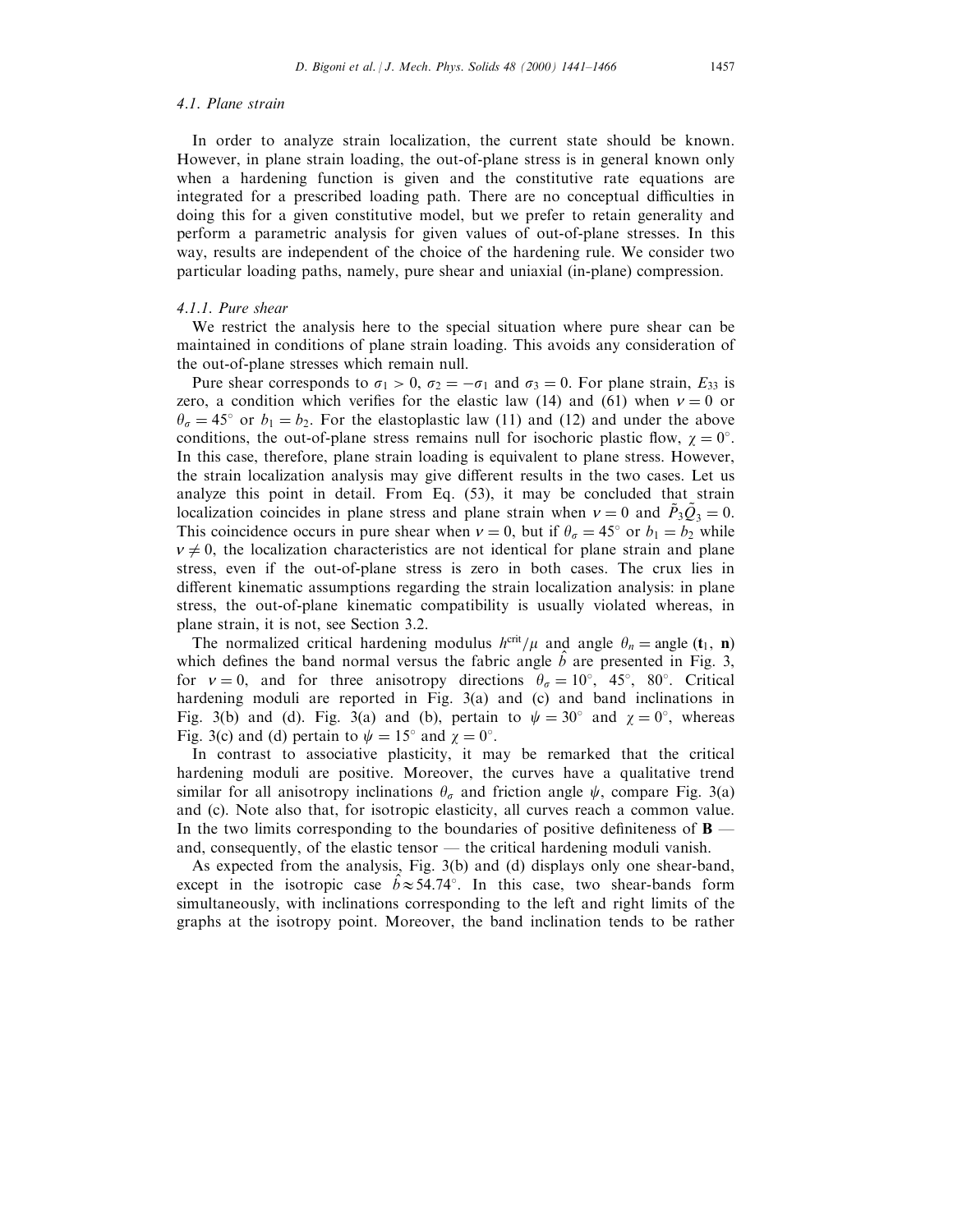

Fig. 3. Strain localization for a non-associated Drucker-Prager solid with transverse isotropy described by the angle  $\hat{b}$  and subjected to pure shear. Results are reported for  $v = 0$ ,  $\psi = 30^{\circ}$  and 15°,  $\chi = 0^{\circ}$ . Different inclinations  $\theta_{\sigma}$  for the anisotropy axis are considered. (a, c) Normalized critical hardening modulus; (b, d) Inclination angle  $\theta_n = \text{angle}(\mathbf{t}_1, \mathbf{n})$  of band normal. Since  $\theta_{\sigma} \neq 0^{\circ}$ ,  $90^{\circ}$ , there is a single shear-band except for isotropy  $\hat{b} = \hat{b}_{\text{iso}}$ .

insensitive to both the anisotropy characteristics,  $\hat{b}$  and  $\theta_{\sigma}$ . Once more, we emphasize that all values reported in Fig. 3 are also fully pertinent to plane stress.

In Fig. 4, referred to  $\psi = 30^{\circ}$  and  $\chi = 0^{\circ}$ , four different values of Poisson's ratio  $v = 0$ , 0.3, 0.4, 0.49 are considered, and the inclination  $\theta_{\sigma} = 45^{\circ}$  is assumed fixed. Fig. 4 shows that Poisson's ratio has a strong quantitative influence on the critical hardening modulus, whereas the band inclination remains almost unaffected.

## 4.1.2. Uniaxial, plane-strain compression

In the case of uniaxial, plane strain compression,  $\sigma_2=0$ , the value of  $\sigma_3/\sigma_1$  is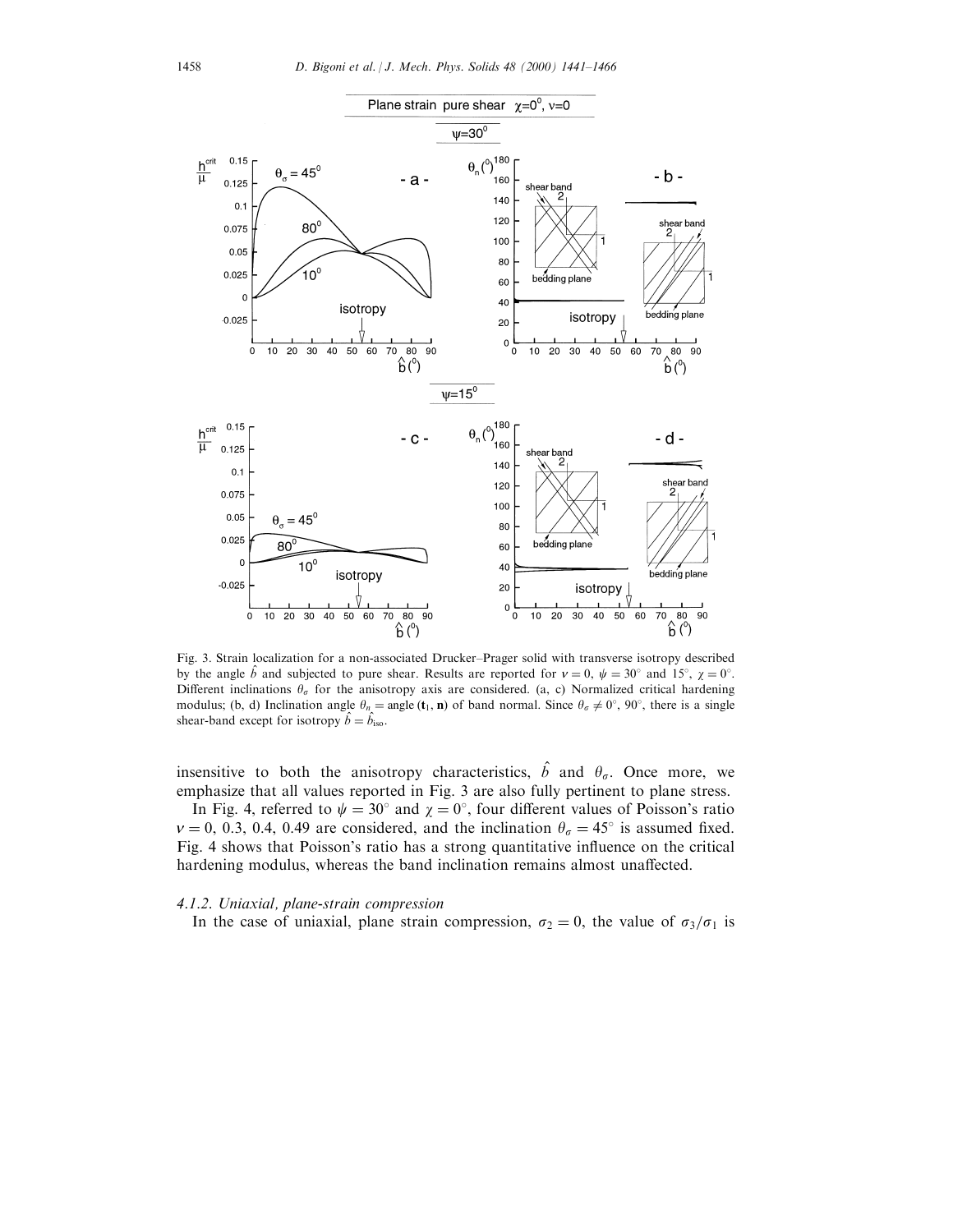



Fig. 4. Strain localization for a non-associated Drucker-Prager solid with transverse isotropy described by the angle  $\hat{b}$  and subjected to pure shear. Results are reported for  $\theta_{\sigma} = 45^{\circ}$ ,  $\psi = 30^{\circ}$  and  $\chi = 0^{\circ}$ . Different values of Poisson's ratio are considered. (a) Normalized critical hardening modulus; (b) Inclination angle  $\theta_n = \text{angle}(\mathbf{t}_1, \mathbf{n})$  of band normal. Since  $\theta_{\sigma} \neq 0^{\circ}$ ,  $90^{\circ}$ , there is a single shear-band except for isotropy  $\hat{b} = \hat{b}_{\text{iso}}$ .

determined by the complete history of loading up to the current state. Therefore, this parameter crucially depends on the functional form of the hardening law. To retain generality, we present a parametric analysis in which  $\sigma_3/\sigma_1$  is selected equal to four particular values: 0, 1, 0.5, corresponding to an out-of-plane stress equal to the intermediate principal stress, and the value corresponding to the out-plane stress yielded by the elastic law

$$
\frac{\sigma_3}{\sigma_1} = \nu + \nu \left( \frac{b_1}{b_2} - 1 \right) \cos^2 \theta_\sigma. \tag{70}
$$

The latter two values of  $\sigma_3/\sigma_1$  are considered representative of large isochoric plastic deformation, Needleman and Rice (1978), and small plastic deformation with high hardening. It should be noted that Eq.  $(70)$  gives an infinite stress in the limit case  $\hat{b} = 90^{\circ}$ . This reflects the infinite degree of anisotropy of the material. However, the investigation is restricted to less severe degrees of anisotropy, say  $\hat{b} \in ]0, 70^{\circ}]$ , which ensures an out-of-plane stress in the elastic range intermediate between  $\sigma_1$  and  $\sigma_2 = 0$ . Moreover, we assume  $\chi = 0^{\circ}$ , i.e. no plastic dilatancy, and  $\psi = 30^{\circ}$ . Fig. 5 refers to the three values  $\theta_{\sigma} = 10^{\circ}$ , 45°, and 80°, respectively. The above-mentioned four values of  $\sigma_3/\sigma_1$ , namely 0, 0.5, 1 and 'elastic', are considered. The normalized critical hardening modulus is plotted against the fabric angle  $\hat{b}$  in Fig. 5(a), (c) and (e), whereas Fig. 5(b), (d) and (f) refer to the band inclination  $\theta_n$ . The figures show that the critical hardening modulus is strongly affected by the value of the out-of-plane stress, particularly, the curves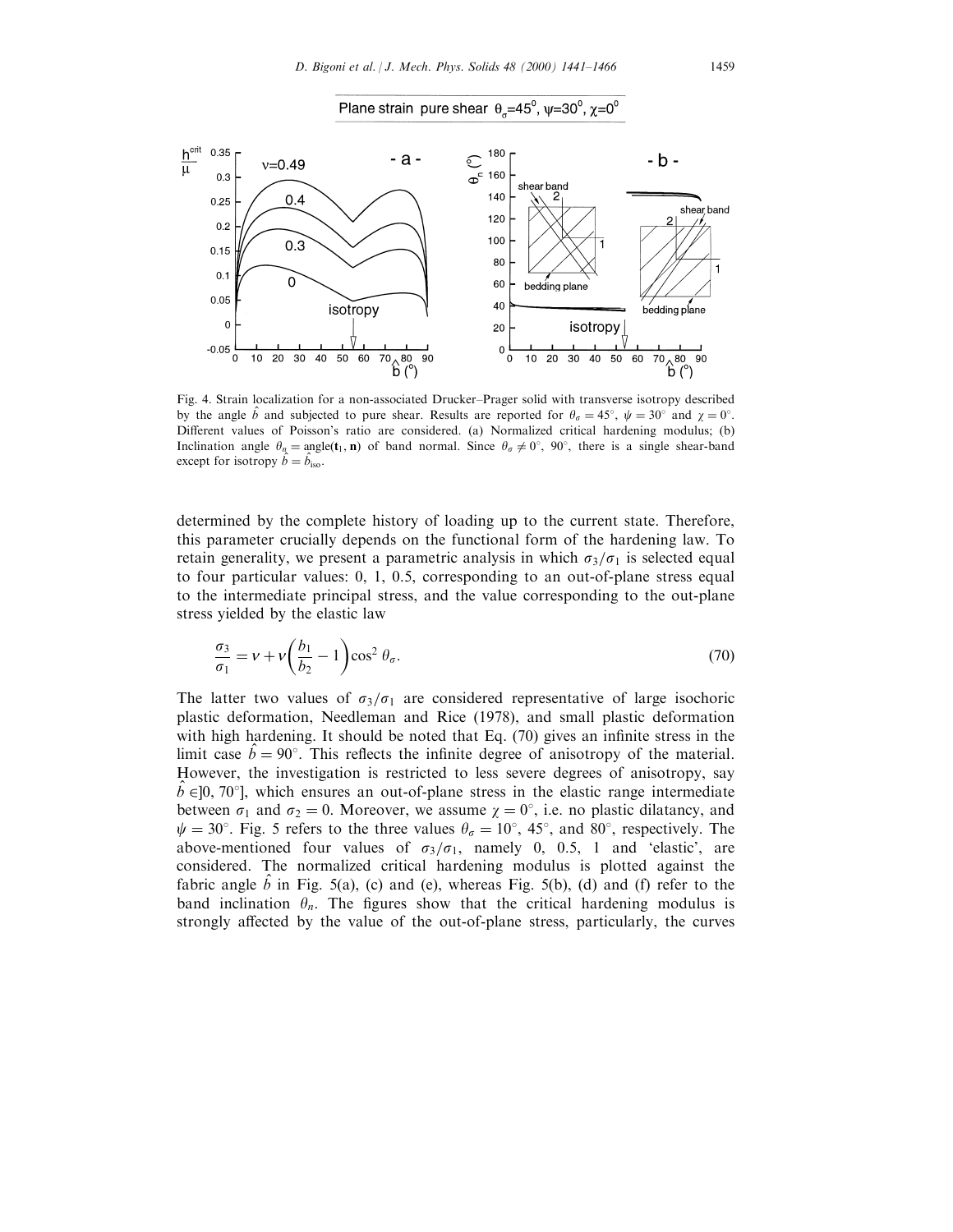

Fig. 5. Strain localization for a non-associated Drucker-Prager solid with transverse isotropy described by the angle  $\hat{b}$  and subjected to plane strain, uniaxial compression. Results are reported for  $v = 0.3$ ,  $\psi = 30^\circ$  and  $\chi = 0^\circ$  and different inclinations  $\theta_\sigma$ . Different values of out-of-plane stress, parameter  $\sigma_3/\sigma_1$ , are considered. (a, c, e) Normalized critical hardening modulus; (b, d, f) Inclination angle  $\theta_n = \text{angle}(\mathbf{t}_1, \mathbf{n})$  of band normal. Since  $\theta_\sigma \neq 0^\circ$ ,  $90^\circ$ , there is a single shear-band except for isotropy  $\hat{b} = \hat{b}_{\text{iso}}$ .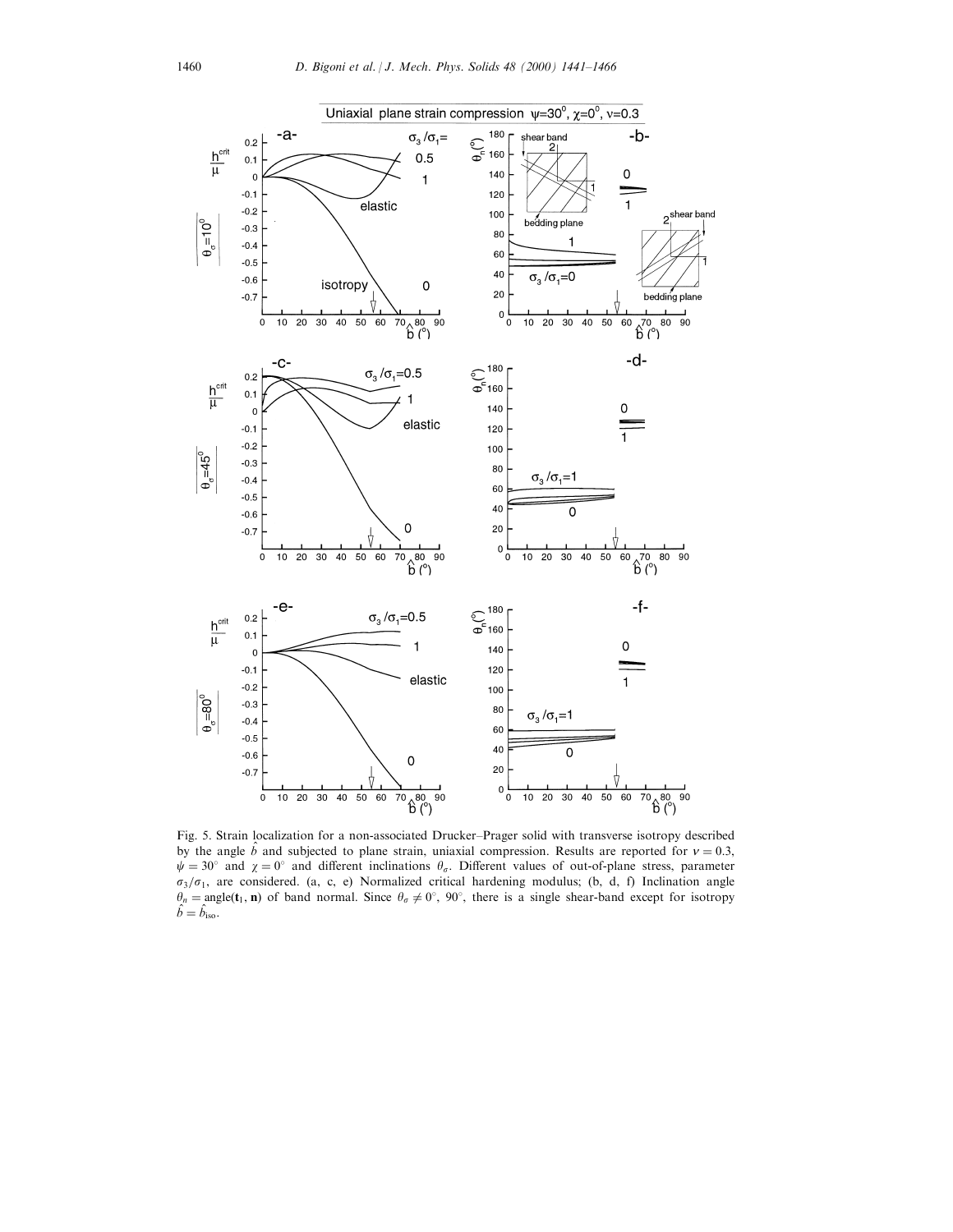corresponding to  $\sigma_3 = 0$  differ remarkably from the others. As a general conclusion, the shear-band inclinations are much less affected.

Another interesting behavior is observed in the limit  $\hat{b} = 0^{\circ}$ , where all critical moduli vanish, except that relative to  $\theta_{\sigma} = 45^{\circ}$  and  $\sigma_3 = 0$ . Moreover, regarding the specific curve not approaching zero at  $\hat{b} = 0^{\circ}$ , there is another feature hidden in the graph. In the last few decimals of degree close to the limit, the critical hardening modulus  $h^{\text{crit}}$  for strain localization is positive, but the *critical plastic modulus*  $\overline{H}^{\text{crit}}$  is not. This means that close to the limit  $\hat{b} = 0^{\circ}$  localization is not possible for positive plastic moduli.



Fig. 6. Strain localization for a non-associated Drucker-Prager solid with  $\psi = 30^\circ$  and  $\chi = 0^\circ$ , with transverse isotropy described by the angle  $\hat{b}$  and subjected to plane stress, uniaxial tension. Different inclinations  $\theta_{\sigma}$  = angle(**b**, **t**<sub>1</sub>) are considered. (a, c) Normalized critical hardening modulus; (b, d) Inclination angle  $\theta_n = \text{angle}(t_1, n)$  of band normal. In the presence of elastic anisotropy,  $\hat{b} \neq \hat{b}_{\text{iso}}$ , a single critical shear-band exists when the traction axis is neither orthogonal nor parallel to the bedding plane, namely  $\theta_{\sigma} \neq 0^{\circ}$ , 90°; otherwise, two shear-bands symmetric with respect to the traction axis are available. In all cases, the angle (shear-band, axis  $t_2$ ) remains approximatively equal to 30°.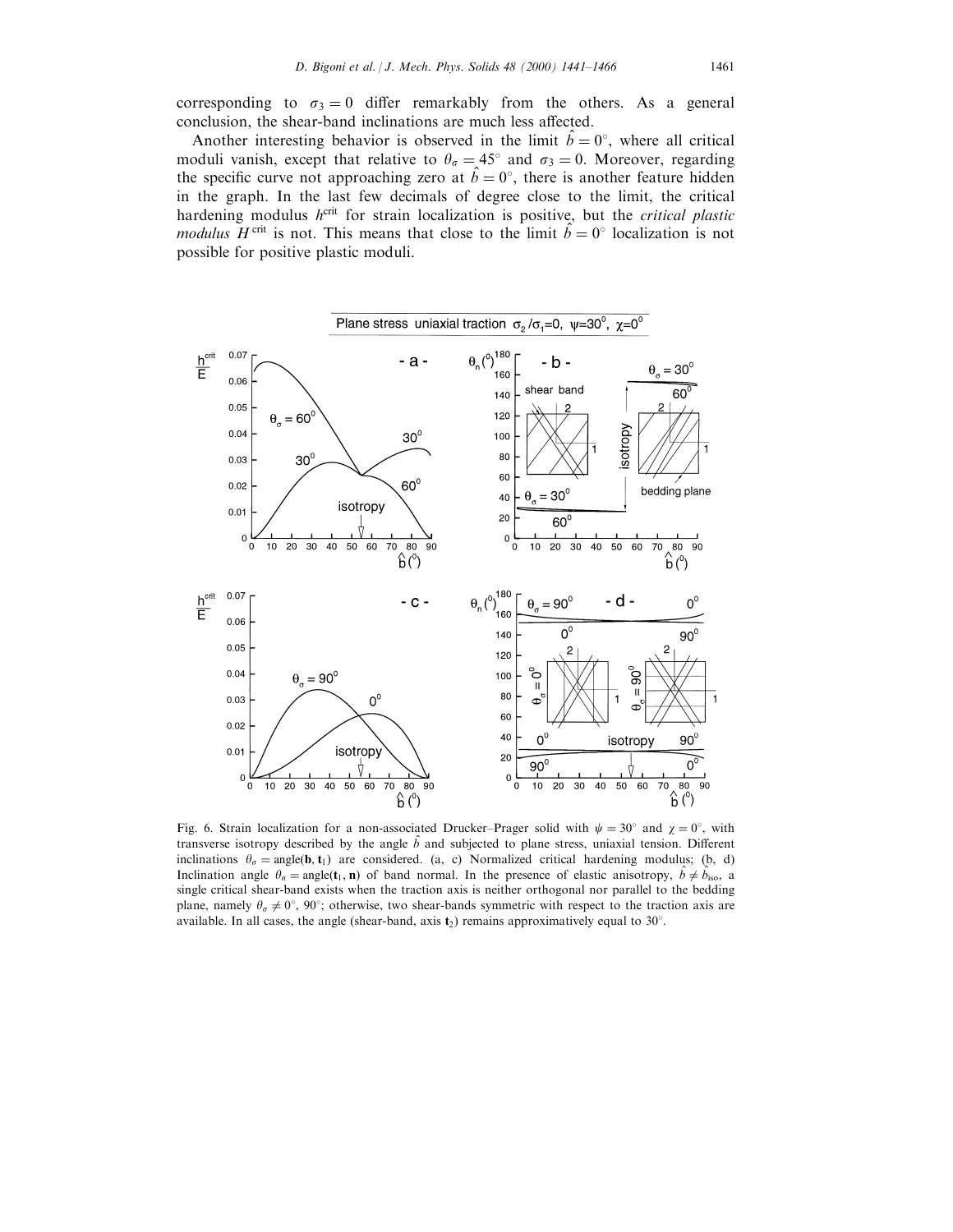This peculiar situation merits a detailed explanation. In the limit  $\hat{b} = 0^{\circ}$ , tensor B is singular, and the whole localization analysis presented in Section 3 breaks **B** is singular, and the whole localization analysis presented in Section down. To investigate the limit, let us recall that then  $\mathbf{B} = \sqrt{3}\mathbf{b} \otimes \mathbf{b}$ , and so

$$
\mathbf{B}^{1/2}\hat{\mathbf{S}}\mathbf{B}^{1/2} = \sqrt{3} \sum_{\alpha=1,2} \hat{S}_{\alpha}(\mathbf{b} \cdot \mathbf{t}_{\alpha})^2 \mathbf{b} \otimes \mathbf{b}.
$$
 (71)

Consequently,  $\tilde{Q}_3 = \tilde{P}_3 = 0$  and Eq. (53) becomes

$$
\frac{h(\tilde{\theta})}{\mu} = -\frac{6}{1-\nu}\sin^4\tilde{\theta} \left(\mathbf{b} \cdot \mathbf{Pb}\right)(\mathbf{b} \cdot \mathbf{Qb}).\tag{72}
$$

Eq. (72) yields  $h^{\text{crit}} = 0$  when  $(\mathbf{b} \cdot \mathbf{Pb})(\mathbf{b} \cdot \mathbf{Qb}) > 0$ . On the other hand, when  $(\mathbf{b} \cdot \mathbf{Pb})(\mathbf{b} \cdot \mathbf{Qb}) < 0$ , then  $h^{\text{crit}} > 0$ , corresponding to  $\tilde{\theta} = 90^{\circ}$ , but in this case  $H^{\text{crit}} < 0$  results for  $v > 0$ , as  $h_e = 3(\lambda + 2\mu)(\mathbf{b} \cdot \mathbf{P}\mathbf{b})(\mathbf{b} \cdot \mathbf{Q}\mathbf{b})$ . This occurs in the specific cases of uniaxial compression  $\sigma_1 < 0$ , for  $\theta_{\sigma} = 45^{\circ}$ ,  $\sigma_3/\sigma_1$  equal to 0 and to the 'elastic' value. In all other cases reported in Figs. 3–5, the critical hardening modulus vanishes at  $\hat{b} = 0^{\circ}$ , as predicted by Eq. (72).

## 4.2. Plane stress

Note that, for plane stress loading, the analytical solution (53) yields the ratio  $h^{\text{crit}}/E$  independent of Poisson's ratio, with  $E = 2(1 + v)\mu$  Young's modulus. Fig. 6 pertains to the case of uniaxial traction with a zero dilatancy angle,  $\chi = 0^{\circ}$ , and a friction angle  $\psi$  equal to 30°. Results for smaller  $\psi$  are qualitatively similar. Notice that the critical moduli are always positive. When  $P$  and  $Q$  are not coaxial, there exists only one critical shear-band more aligned with the reinforced direction, that is with  $\mathbf{b} = \mathbf{b}_1$  if  $b_1 > b_2$ , i.e.  $\hat{b} < \hat{b}_{\text{iso}}$  and with  $\mathbf{b} = \mathbf{b}_2$  otherwise. For coaxial  $\tilde{P}$  and  $\tilde{Q}$ , namely isotropic elasticity,  $\hat{b} = \hat{b}_{\text{iso}}$ , and b parallel or orthogonal to the traction axis,  $\theta_{\sigma} = 0^{\circ}$  and 90°, respectively, there exist two shear-bands symmetric with respect to the traction axis. Whether single or not, the bands make an angle roughly equal to  $\pm 60^{\circ}$  with the traction axis, see Fig. 6(b) and (d).

This feature, namely existence of a single or of two bands, is also illustrated in Fig. 7 where the effect of loading biaxiality  $\sigma_2/\sigma_1$  is depicted. Three anisotropies defined by  $\hat{b} = 10^{\circ}$ , 54.76° and 80° are investigated. For each anisotropy, three directions  $\theta_{\sigma} = 30^{\circ}, 45^{\circ}$  and 60° are shown, the cases  $\theta_{\sigma} = 0^{\circ}$  and 90° have been omitted as the existence of two shear-bands would require separate plots. Some specific biaxiality ratios can be detailed.

The pure shear case  $\sigma_2/\sigma_1 = -1$  was already explored in Section 4.1.1. For equi-biaxial loading  $\sigma_2/\sigma_1 = 1$ , the critical hardening modulus solution of Eq. (53) is

$$
\frac{h^{\text{crit}}}{E} = -\frac{1}{2} \left( \cos \chi + \sqrt{2} \sin \chi \right) \left( \cos \psi + \sqrt{2} \sin \psi \right) \min \left\{ \cos^2 \hat{b}, \frac{1}{2} \sin^2 \hat{b} \right\}.
$$
 (73)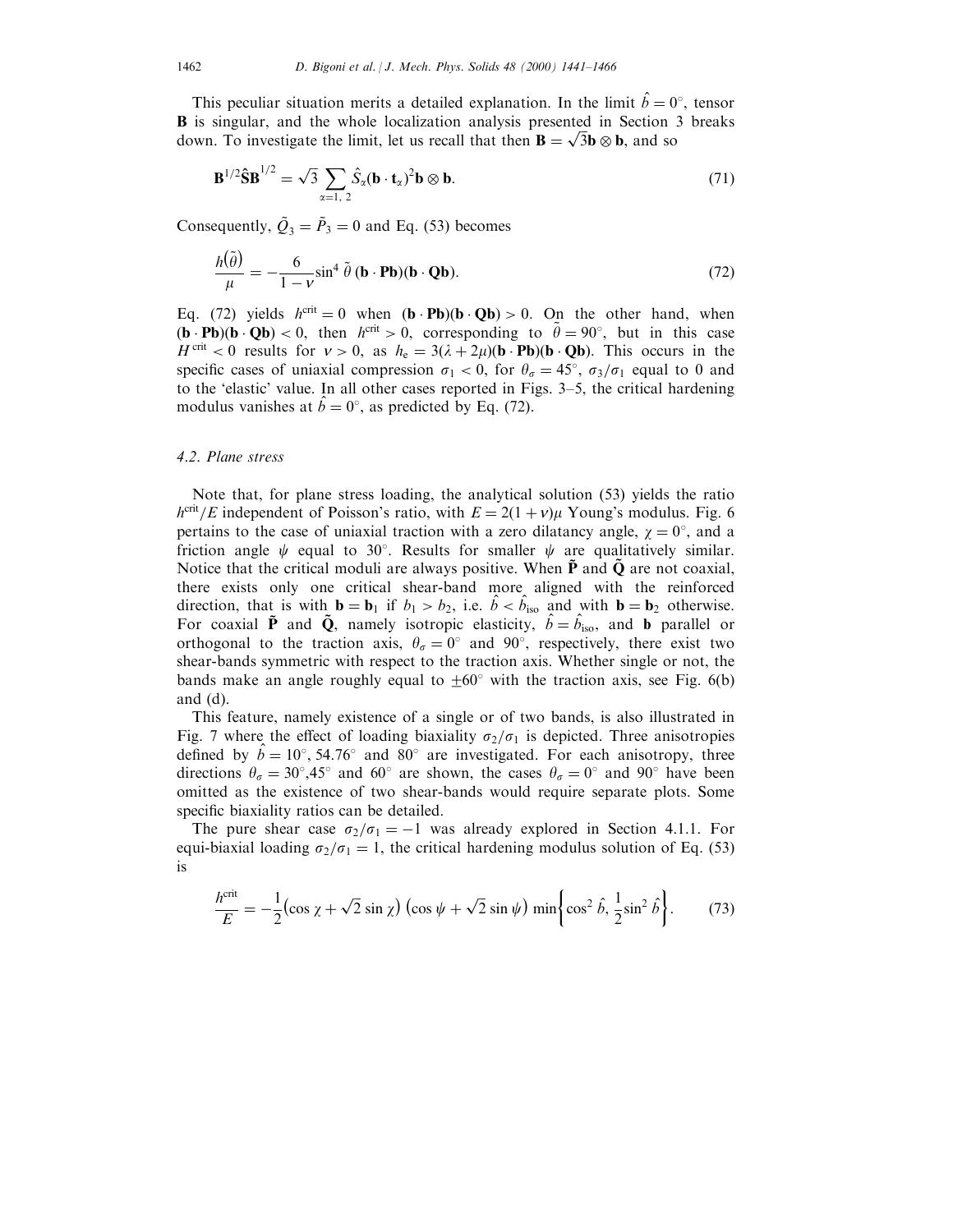

Fig. 7. Strain localization for a non-associated Drucker-Prager solid with  $\psi = 30^{\circ}$  and  $\chi = 0^{\circ}$ , subjected to plane stress, biaxial loading with  $\sigma_1 > 0$ . Different inclinations  $\theta_{\sigma} = \text{angle}(\mathbf{b}, \mathbf{t}_1)$  are considered for three elastic anisotropies defined by  $\hat{b}$ . (a, c, e) Normalized critical hardening modulus; (b, d, f) Inclination angle  $\theta_n + 90^\circ$  of shear-band. As  $\theta_\sigma \neq 0^\circ$ ,  $90^\circ$ , there is a single shear-band except for isotropy  $\hat{b} = \hat{b}_{\text{iso}}$ . For  $\sigma_2/\sigma_1 < 1/2$ , the direction of the shear-band is virtually unaffected by  $\theta_\sigma$  and the angle (shear-band, minor traction axis  $t_2$ ) is smaller than 30°. At  $\sigma_2/\sigma_1=1/2$ , the shear-band is orthogonal to the major traction axis  $t_1$ .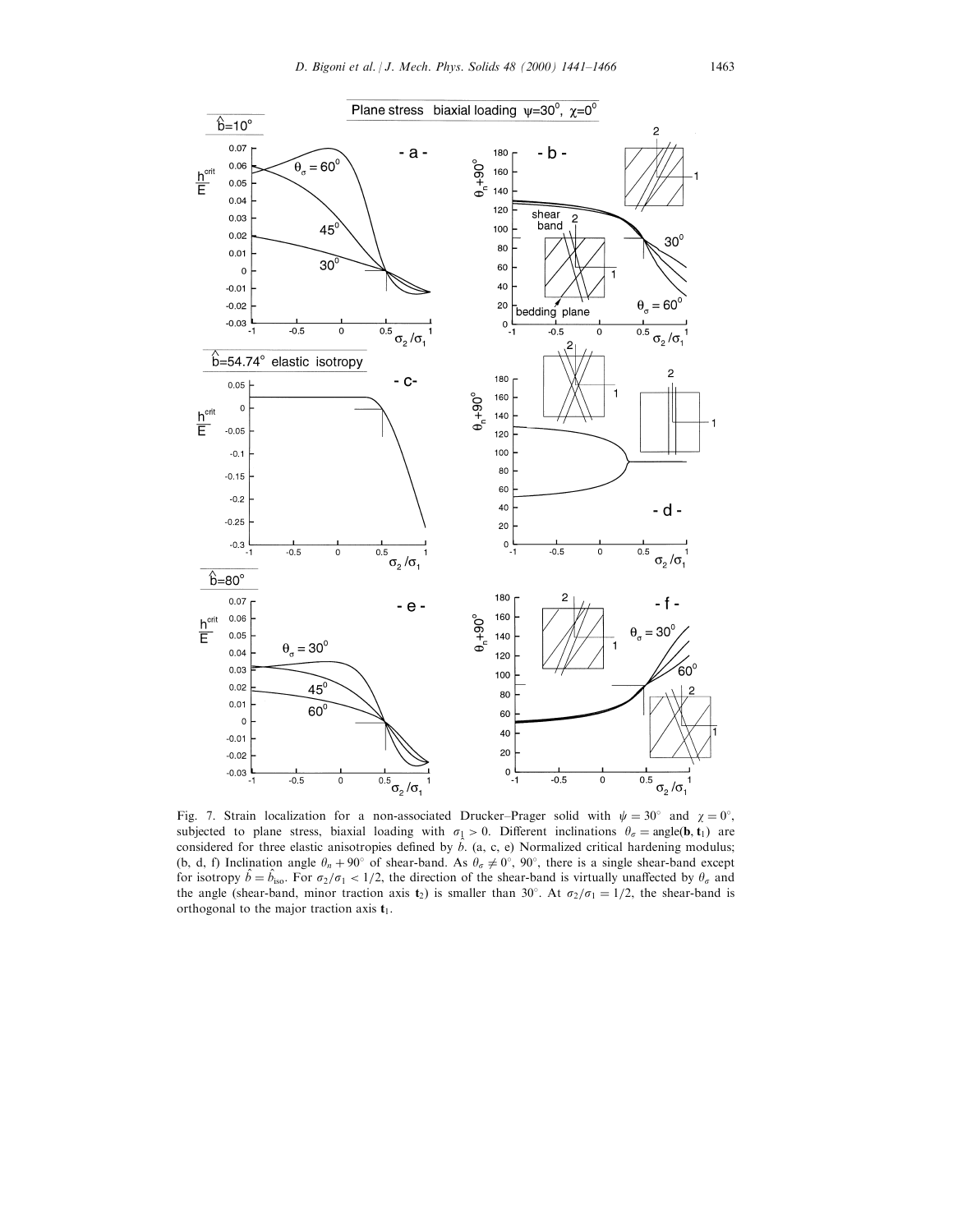The shear-band is parallel to the bedding planes for fiber-reinforced materials,  $\hat{b} < \hat{b}_{\text{iso}}$ , so-called *structural failure* in geology, e.g. Millien (1993), and it is orthogonal to the bedding planes for layered systems,  $\hat{b} > \hat{b}_{\text{iso}}$ , so-called a-structural failure. The opposite trend is observed for pure shear. Actually, for equi-biaxial loading, the axis  $t_1$  is arbitrary and the angle  $\theta_n$  in Fig. 7 should be understood as angle  $(\mathbf{b}, \mathbf{n}) - \theta_{\sigma}$ .

For  $\chi = 0^{\circ}$ , it is interesting to note that the critical hardening moduli for strain localization change sign at  $\sigma_2/\sigma_1=1/2$ . In fact then,  $\tilde{\mathbf{t}}\cdot\tilde{\mathbf{O}}\tilde{\mathbf{t}}$  is positive for any directions  $\tilde{\mathbf{t}}$  and  $\tilde{\mathbf{t}} \cdot \tilde{\mathbf{P}} \tilde{\mathbf{t}}$  is always positive as well, except for a direction  $\tilde{\mathbf{t}}$  whose back-transformed **t** is parallel to  $\mathbf{b}_2$ , that is  $\theta_n + 90^\circ = 90^\circ$ , Fig. 7(b) and (f). For isotropic elasticity, Fig. 7(c) and (d), there exist two shear-bands symmetric with respect to the traction axis for biaxiality ratios  $\sigma_2/\sigma_1$  up to  $(1 - \sqrt{3/23})/2 \approx 0.32$ , respect to the traction axis for biaxiality ratios  $\sigma_2/\sigma_1$  up to  $(1-\sqrt{3}/23)/2 \approx 0.32$ , and the associated critical modulus is equal to  $1/24\sqrt{3} \approx 0.024$  independently of  $\sigma_2/\sigma_1$ . For larger values of the biaxiality ratio, the two shear-bands coalesce into a single band orthogonal to the traction direction  $t_1$  (recall  $|\sigma_1| \geq |\sigma_2|$ ) and the critical moduli fall to values much lower than in the presence of anisotropy.

As a general trend, one can also show that the bifurcated eigenmodes g, that is the shear modes, change from quasi-pure shear at  $\sigma_2/\sigma_1 = -1$  to quasi-Mode I at  $\sigma_2/\sigma_1 = 1/2$ , and this quasi-Mode I stands for higher biaxiality ratios.

## 5. Conclusions

A particular form of elastic anisotropy has been investigated in strain localization analysis of elastoplastic solids. Although the employed elastic anisotropy is very specific, it is thought to display sufficient degrees of freedom to be able to capture the inherent and damage-induced anisotropy of many engineering materials. Nevertheless, specific identifications for both cases need to be developed. As it has been stressed throughout the paper, this type of anisotropy presents an interesting structure for the analysis of the onset of strain localization, since it allows to rephrase the problem in terms of a fictitious transformed material endowed with isotropic elasticity but, in general, with noncoaxial normals to the yield surface and plastic potential, Bigoni and Loret (1999). The non-coaxiality properties depend on the deviation from associativity, on the form of elastic anisotropy and of biaxiality of loading.

Since so far available solutions for the onset of strain localization assume elastic isotropy and coaxial plastic properties, new results for non-coaxial plasticity are required to exploit the correspondence principle. This paper presents a first step in this direction. Although restricted to plane stress and plane strain situations, it paves the way for the investigation of more realistic mechanical situations of interest, such as the analysis of thin sheets. In order to highlight the coupled effects of non-normality and elastic anisotropy, the constitutive equations used in the examples are rather like prototypes. The solutions for the onset of localization obtained here can be applied to more elaborated material models, provided experiments are available to identify the involved parameters. But further work is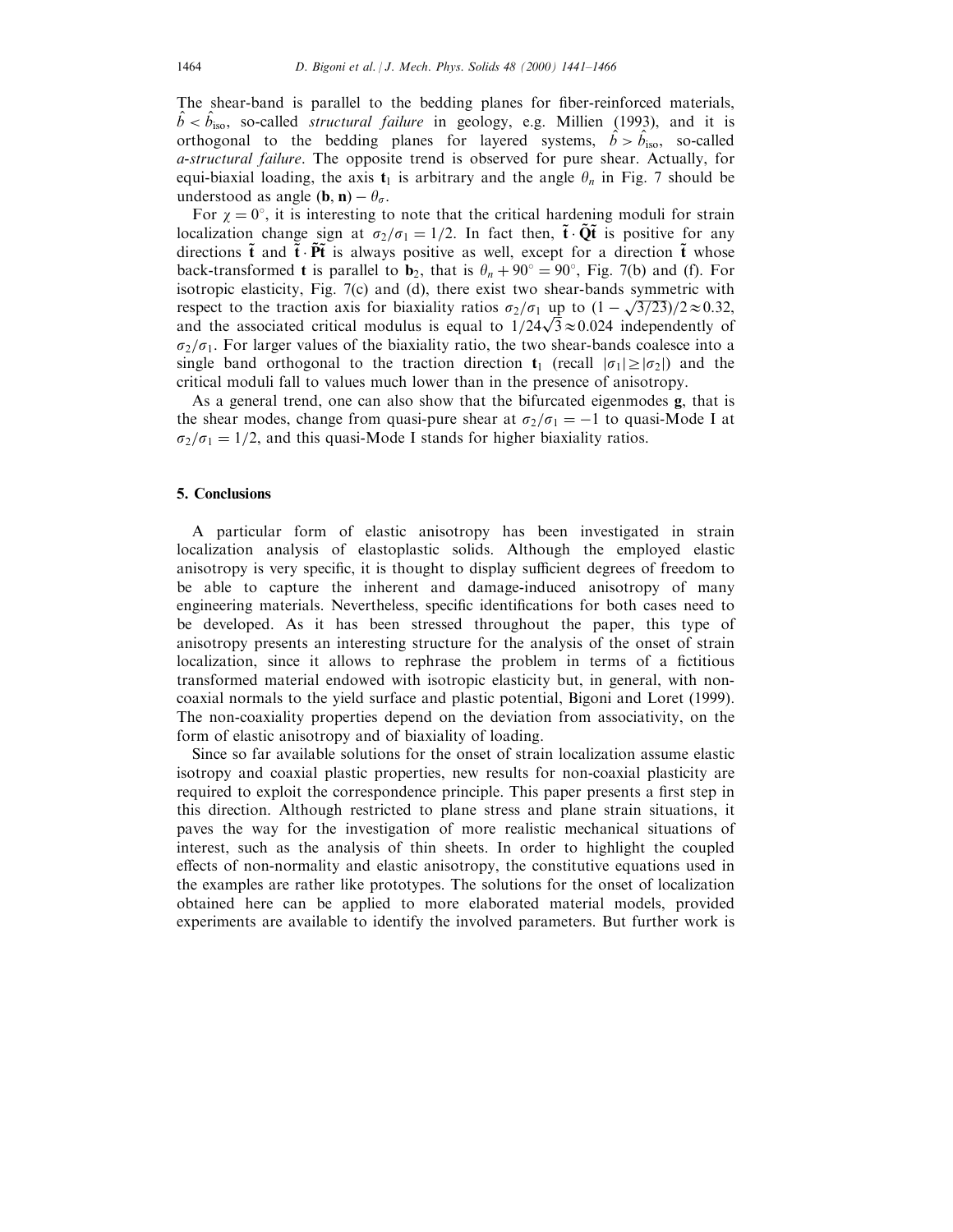required to obtain three-dimensional analytical solutions for elastic isotropy and non-coaxial plastic properties: besides being a result by itself, this would allow to fully exploit the correspondence principle of Bigoni and Loret (1999).

#### Acknowledgements

Part of this work was performed when D.B. was visiting the Institut de Mécanique de Grenoble with a senior fellowship from the French Ministère de l'Education Nationale, de l'Enseignement Supérieur et de la Recherche. Funding to B.L. was provided by Groupe de Recherche en Géomécanique des Roches Profondes. D.B. acknowledges support of M.U.R.S.T. Cofin 99 "Integrity assessment of large dams''. E.R. thanks support of Italian M.U.R.S.T.

## References

- Bigoni, D., Hueckel, T., 1991. Uniqueness and localization. Part I: associative and non-associative elastoplasticity. Int. J. Solids Structures 28, 197-213.
- Bigoni, D., Loret, B., 1999. Effects of elastic anisotropy on strain localization and flutter instability in plastic solids. J. Mech. Phys. Solids 47, 1409-1436.
- Boehler, J.P. 1987. Introduction to the invariant formulation of anisotropic constitutive equations. In: Boehler, J.P. (Ed.), Applications of Tensor Functions in Solid Mechanics. Springer-Verlag, Wien, pp. 3-65.
- Chen, I.-W., Reyes-Morel, P.E., 1986. Implications of transformation plasticity in  $ZrO<sub>2</sub>$ -containing ceramics. Part I: shear and dilatation effects. J. Am. Ceram. Soc. 69, 181-189.
- Gibson, L.J., Ashby, M.F., 1988. Cellular Solids Structure and Properties. Pergamon Press, Oxford.
- Hill, R., 1952. On discontinuous plastic states, with special reference to localized necking in thin sheets. J. Mech. Phys. Solids 1, 19-30.
- Hill, R., Hutchinson, J.W., 1975. Bifurcation phenomena in plane tension test. J. Mech. Phys. Solids 23, 239-264.
- Hutchinson, J.W., Tvergaard, V., 1981. Shear band formation in plane strain. Int. J. Solids Structures 17, 451±470.
- Lee, H., Im, S., Atluri, S.N., 1995. Strain localization in an orthotropic material with plastic spin. Int. J. Plasticity 11, 423-450.
- Loret, B., Rizzi, E., 1997a. Anisotropic stiffness degradation triggers the onset of strain localization. Int. J. Plasticity 13 (5), 447-459.
- Loret, B., Rizzi, E., 1997b. Qualitative analysis of strain localization. Part II: transversely isotropic elasticity and plasticity. Int. J. Plasticity  $13$  (5),  $501-519$ .
- Millien, A., 1993. Comportement anisotrope du grès des Vosges: élasto-plasticité, localisation, rupture. Thèse de doctorat de l'Université Joseph Fourier, defended October 10, 1993, supervised by J. P. Boehler (in French).
- Needleman, A., 1979. Non-normality and bifurcation in plane strain tension or compression. J. Mech. Phys. Solids 27, 231-254.
- Needleman, A., Ortiz, M., 1991. Effects of boundaries and interfaces on shear-band localization. Int. J. Solids Structures 28, 859-877.
- Needleman, A., Rice, J.R. 1978. Limits to ductility set by plastic flow localization. In: Koistinien, D.P., Wang, N.M. (Eds.), Mechanics of Sheet Metal Forming. Plenum Press, New York, pp. 237– 267.